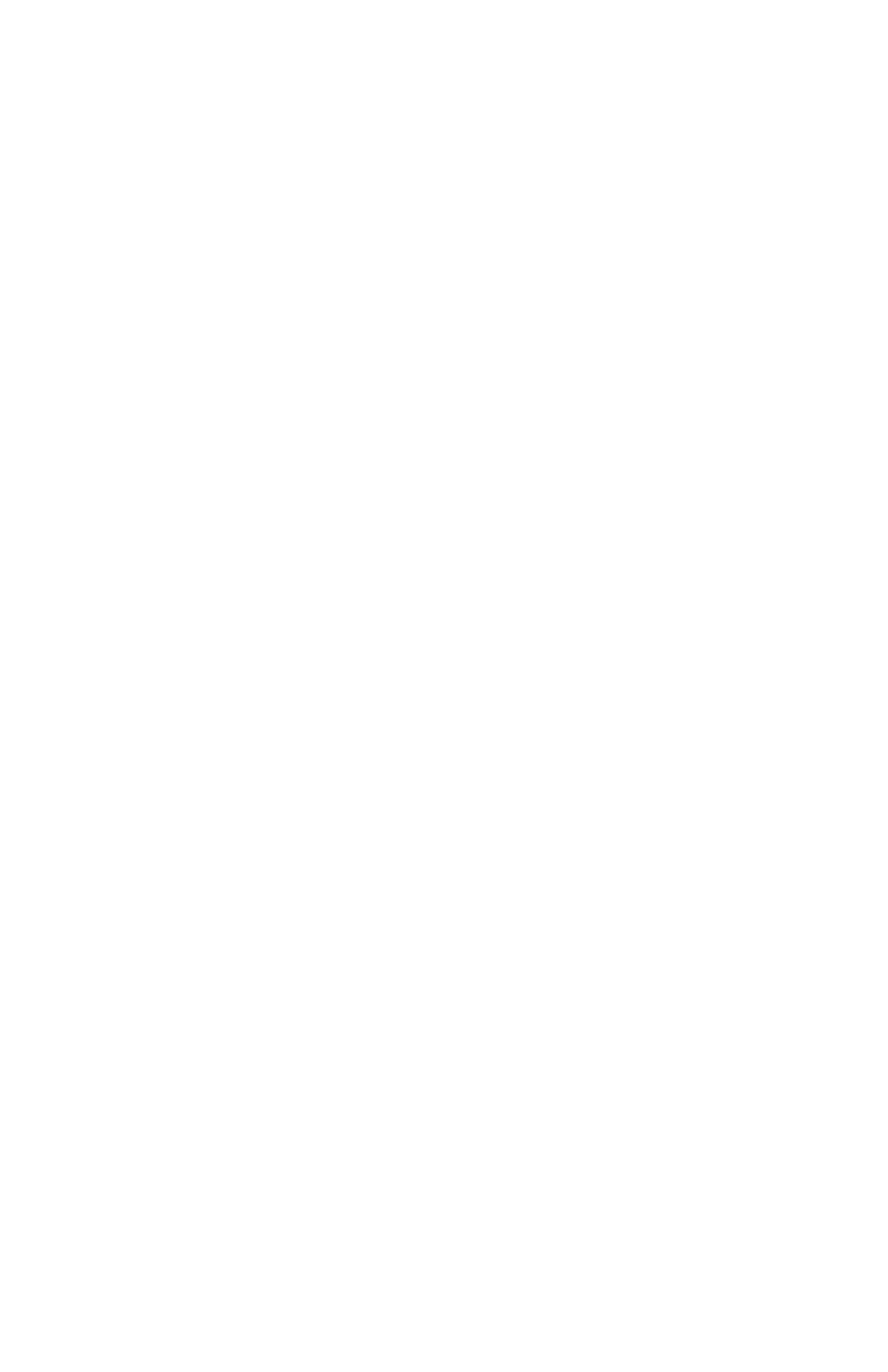# 2011 academic convo cation pro gram

PRELUDE Selections from the Baroque and Classical periods Senior String Quartet Sara Johansen, violin Selena Corbett, violin Kerry Bollinger, viola Chritina Wu, cello

| <b>WELCOMING REMARKS</b>                      | Ronald R. Thomas, President            |
|-----------------------------------------------|----------------------------------------|
| PRESENTATION OF ALL-UNIVERSITY AWARDS         | Kristine M. Bartanen,<br>Academic Dean |
| PRESIDENT'S AWARD FOR ACADEMIC EXCELLENCE     | Jennifer Barron                        |
| JAMES R. SLATER AWARD FOR ACADEMIC EXCELLENCE | Lan Luong                              |

*Established by Professor Emeritus of Biology James Slater in 1977 to provide outstanding students with support in completing an individual project, including personal research, academic travel, services, activities, or attendance at a graduate school.*

### WRITING EXCELLENCE AWARDS

*A series of awards established by an endowment from the Hearst Foundation to recognize and encourage the achievement of the highest standards of excellence in writing. The endowment provides for nine annual awards: two in the humanities, including the fine arts; two in social sciences; two in natural sciences; one for a paper in the Connections core; one for a paper from a first-year seminar; and one in graduate programs.*

| Natural Sciences and    | <b>First-Year Seminars</b> |
|-------------------------|----------------------------|
| <b>Mathematics</b>      | Ariana Scott-Zechlin       |
| Brittany Balbag         |                            |
| Lydia Kleine            | <b>Graduate Programs</b>   |
|                         | Leanne Schaafsma           |
| <b>Connections Core</b> |                            |
| Jennifer Denekas        |                            |
|                         |                            |
|                         |                            |

"the importance of presence" Carlos Barajas

Kammi Sheeler

"Not Just for the Money" Mott Greene Professor of Science, Technology, and Society and Honors Programs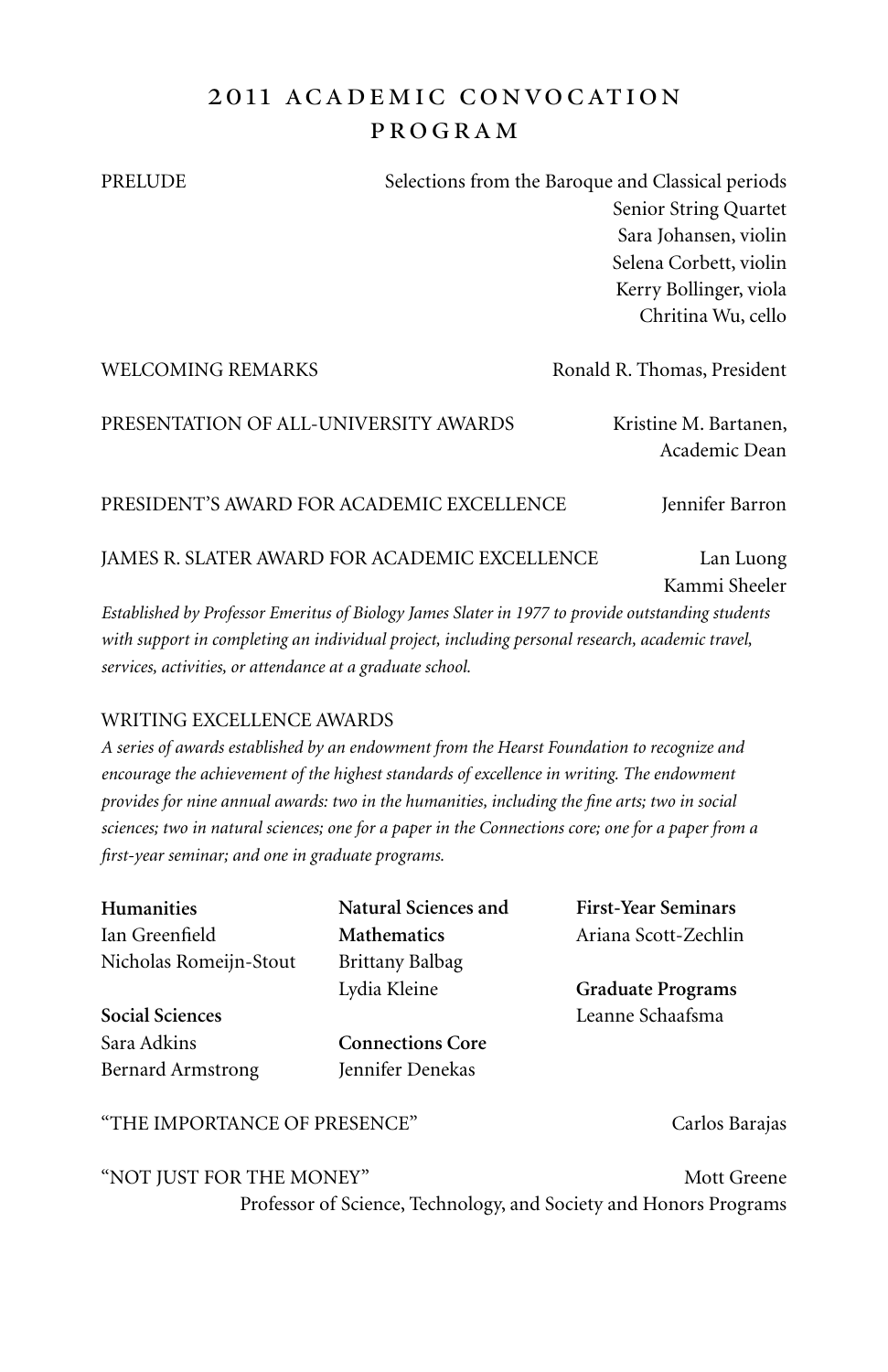#### Presentation of Departmental Awards

*University of Puget Sound students are recognized across the campus for extraordinary academic achievements in departmental programs. Many departments host their own award events during the latter portion of spring semester, and many of the award recipients honored in the printed Convocation program have received recognition at these special departmental functions. The selected awards presented today are representative of the academic accomplishments of the entire student body during the 2010–11 academic year. (\*Denotes faculty member of the platform party presenting award speeches.)*

Professor Daniel Burgard, Chemistry Professor Mark Martin, Biology Professor Alan Thorndike, Physics\* Professor Jennifer Hastings, Physical Therapy Professor Marge Luthman, Occupational Therapy

Professor Monica DeHart, Latin American Studies\* Professor Stuart Smithers, Asian Studies Professor Dexter Gordon, African American Studies Professor Emelie Peine, International Political Economy Professor Derek Buescher, Communication Studies and Gender Studies

Professor Alva Butcher, School of Business and Leadership\* Professor Bruce Mann, Economics Professor Leon Grunberg, Comparative Sociology Professor Steve Rodgers, Foreign Languages and Literature Professor Eric Orlin, Classics

Professor Stuart Smithers, Religion\* Professor David Sousa, Politics and Government Professor Bob Matthews, Mathematics and Computer Science Professor David Moore, Psychology Professor Heidi Orloff, Exercise Science Professor Kurt Walls, Theatre Arts

Professor Douglas Cannon, Philosophy Professor John Lear, History Professor Tiffany Aldrich MacBain, English Professor Elise Richman, Art Professor Keith Ward, School of Music\*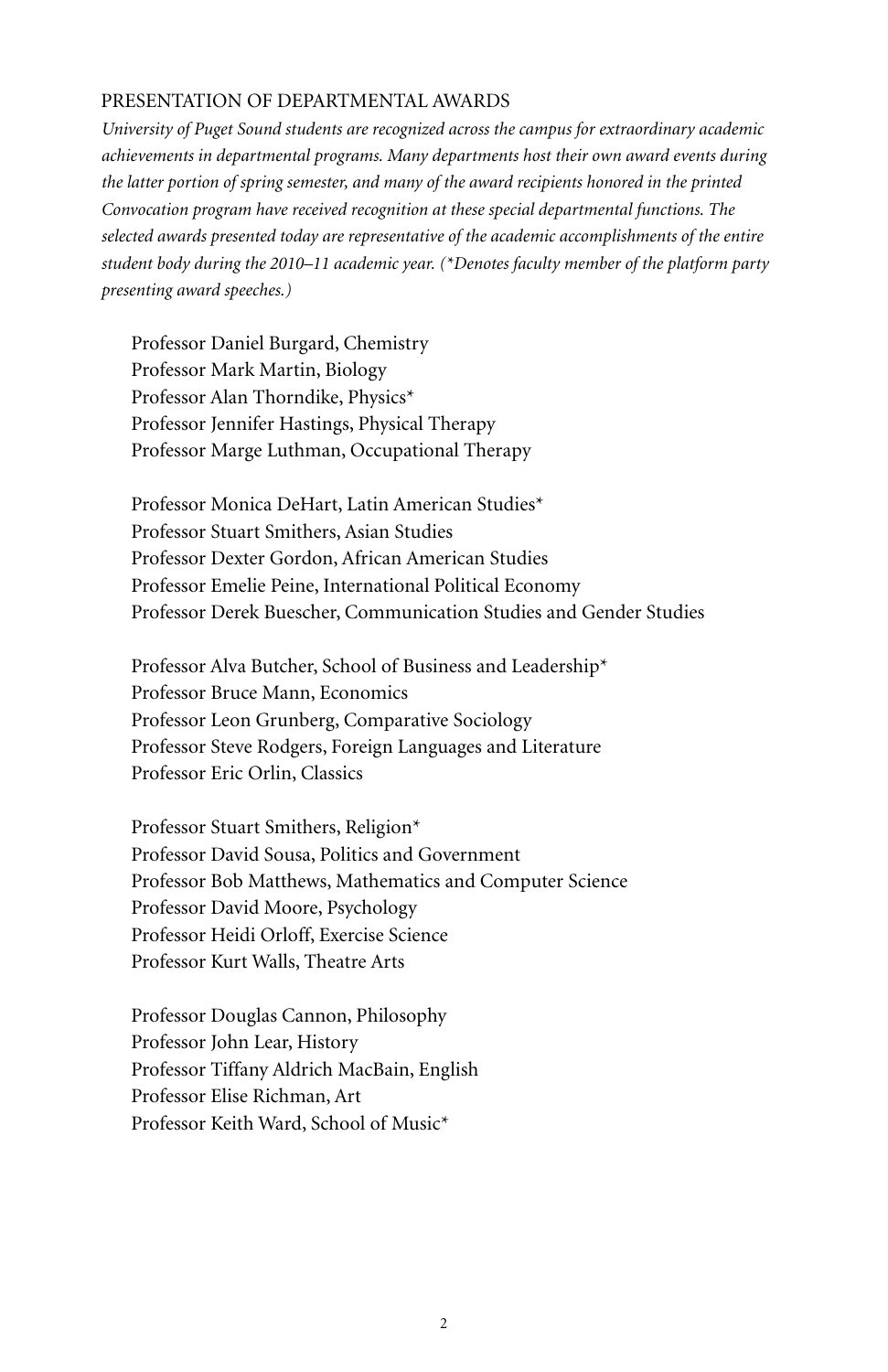Honors Program Coolidge Otis Chapman Awards Honor Society Recognitions Faculty-Nominated Scholarships Research Awards Collins memorial library Awards Fellowships SCHOLAR-ATHLETES Kristine M. Bartanen

CLOSING REMARKS Ronald R. Thomas

POSTLUDE Senior String Quartet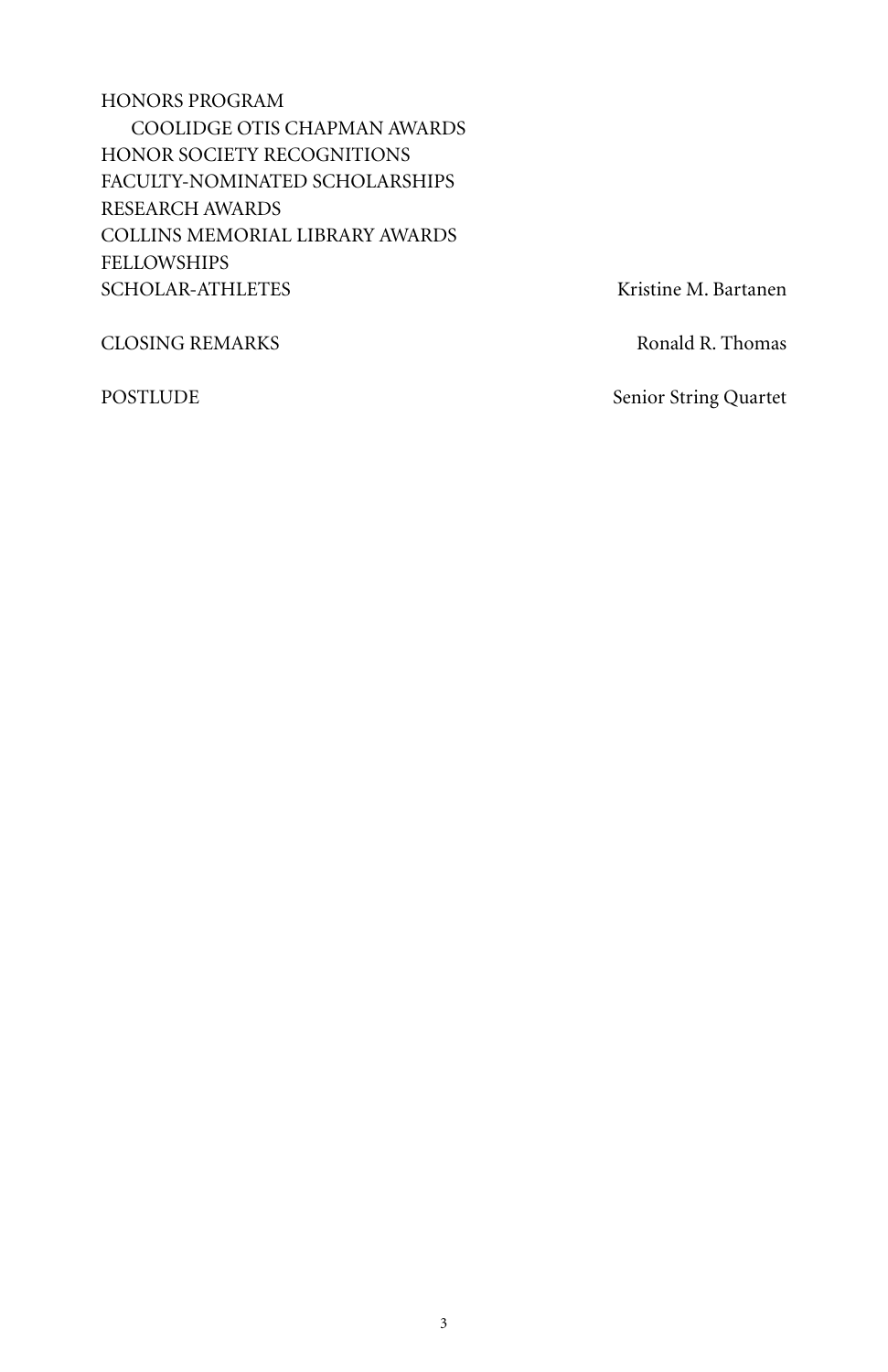# Departmental Awards

# African American Studies

# **African American Studies Outstanding Graduating Student Award**....Ayanna Drakos Kyrsten Lundh

*This award is based on the student's overall performance in the classroom, on campus, and in the broader community. The award recognizes outstanding academic achievement including grade point average and classroom contribution. This student excels both in African American studies courses, as well as in the broad spectrum of courses that make up a Puget Sound liberal arts education. In keeping with the commitment of African American studies this student is recognized for service to the immediate campus community and the extended community beyond the campus as a part of good academic citizenship.*

### Art Department

**Eileen E. Henstreet Book Award**..............................................................Alea Robertson *This award was created by the parents of Eileen E. Henstreet in her memory. Each year the art department selects an outstanding student to receive the honor.* 

# Asian Studies Program

**Robert G. Albertson Award**..........................................................................Stuart Drake *Awarded in honor of Professor Albertson (Asian studies and religion, 1956–87), founder of the Asian Studies Program at Puget Sound, to the graduate who has made a distinguished contribution to the spirit of the Asian Studies Program.*

### Biology Department

**Gordon D. Alcorn Award** ........................................................Kimberly Dill-McFarland *Presented to the outstanding senior biology major in recognition of academic achievement, accomplished research in biology, and outstanding service to the department and to the greater community.*

|                                                                                          | Starr Matsushita |
|------------------------------------------------------------------------------------------|------------------|
| Given to a student who had demonstrated exceptional research dedication, engagement, and |                  |
| commitment during their time at University of Puget Sound.                               |                  |
|                                                                                          |                  |
|                                                                                          |                  |
|                                                                                          | Robert Niese     |

#### Honorable Mention: Lan Luong and Krystle Pagarigan

*This award is given in recognition of an outstanding oral presentation of excellent biological research at the 2011 Phi Sigma Undergraduate Research Symposium.*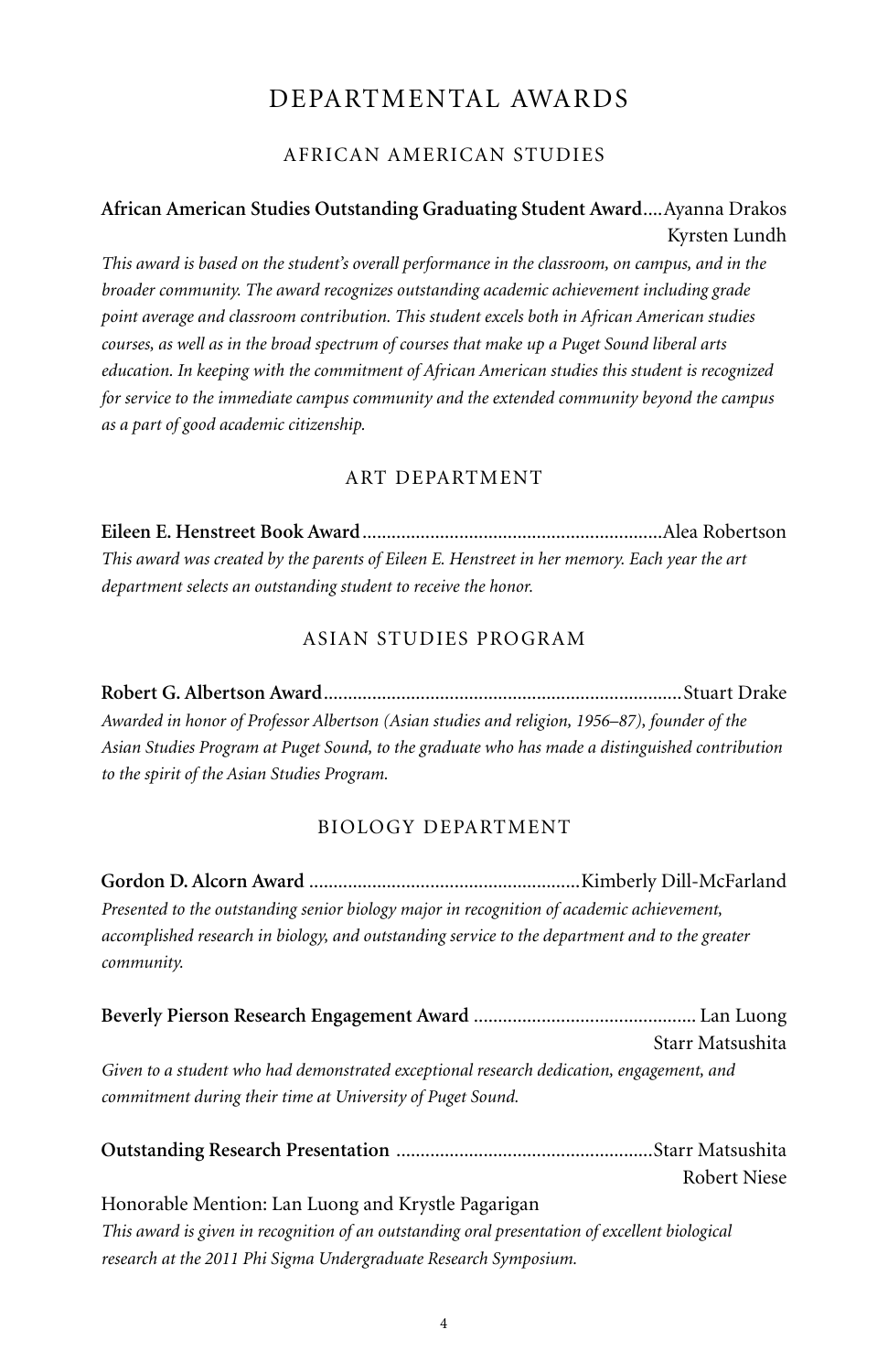|                                                                                                 | Ashley Luke |
|-------------------------------------------------------------------------------------------------|-------------|
| Presented to a student who has demonstrated outstanding dedication and talent for helping other |             |
| students to learn and appreciate the science of biology during service as a course assistant.   |             |

**Phi Sigma Sophomore Book Award** .........................................................Nathan Pincus Talitha Wilson Honorable Mention: Chelsea Clark,Vienna Saccomanno, and Phoebe Smith *An award conferred on second-year students who do exceptional work in the two biology courses taken during the year.*

|                                                                                                      | David Ho     |
|------------------------------------------------------------------------------------------------------|--------------|
|                                                                                                      | Erik Solhaug |
| An award conferred on first-year students for outstanding work in their first two biology courses at |              |
| the University of Puget Sound.                                                                       |              |

### School of Business and Leadership

|                                                                                     | Christopher Pierce-Wright |
|-------------------------------------------------------------------------------------|---------------------------|
| This award recognizes excellence in academic achievement in business major courses. |                           |

**Dickson Scholar for Social Responsibility**................................................ Lisa Griswold *Established in 1986, this award was created to honor and encourage students' participation in campus and community service, and was renamed in 1994 to honor former Dean John Dickson.*

**Business Leadership Program Excellence Award** ....................................Elizabeth Card Christopher Pierce-Wright *This award, established in 2001, recognizes graduating BLP student(s) for exemplary endeavors in support of the Business and Leadership Program and the university.*

**General Business Major Excellence Award** .......................................... Stephanie Baugh *Awarded to a student who demonstrates such characteristics as academic excellence, professionalism, integrity, intellectual curiosity, and practical application of business principles.*

**International Business Major Excellence Award** ................................... Kirsten Hansen *This award recognizes a student who has demonstrated excellence in such areas as cross-cultural communication skills, sophisticated understanding of the global business context, and genuine openness to diversity.*

**Computer Science/Business Major Excellence Award ..............................**Robin Nichol *This award recognizes a student who has demonstrated excellence in computer science/business coursework and involvement with the computer science department. The individual must also demonstrate talent, organization, service, and hard work.*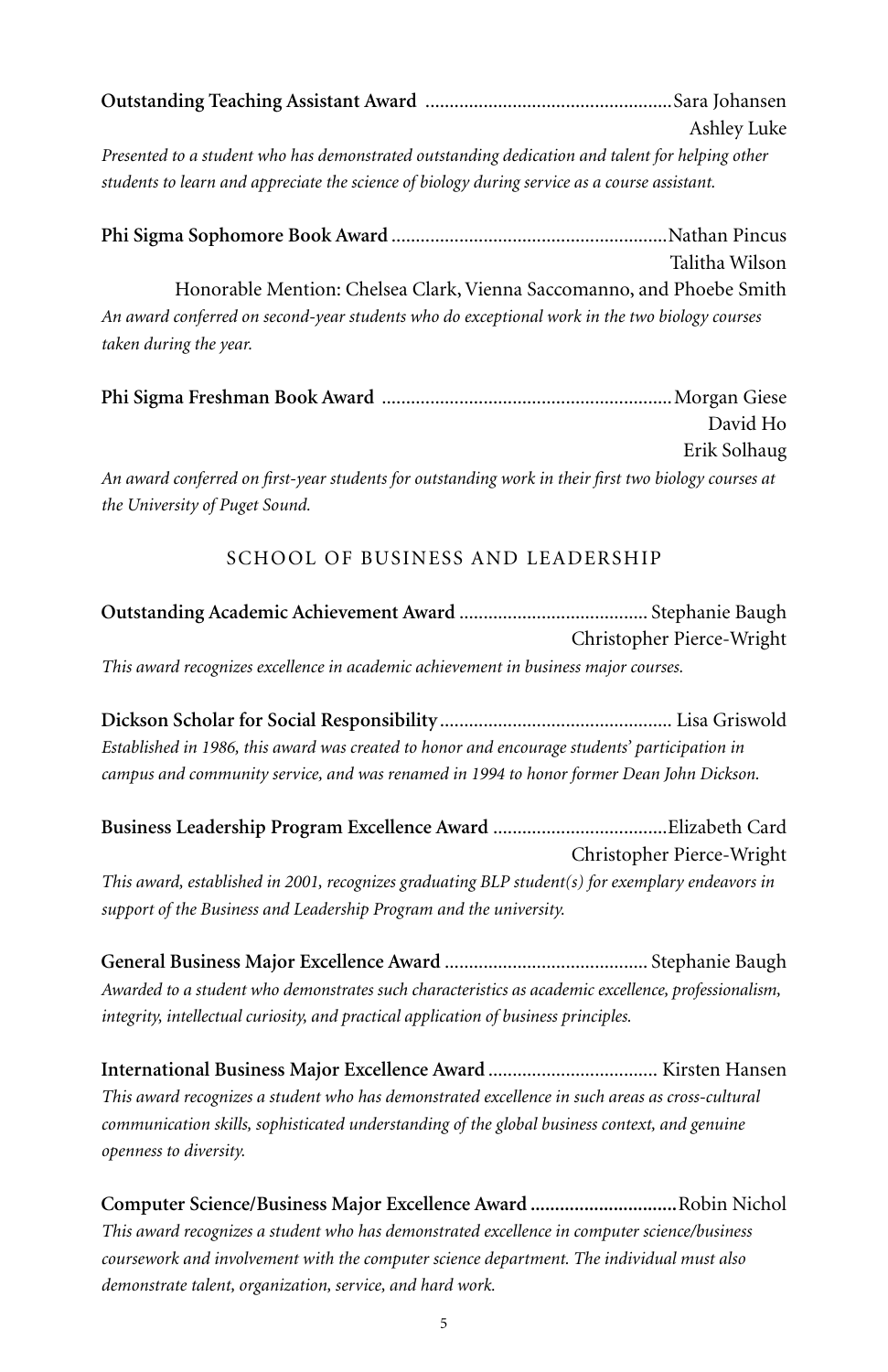| Excellence in: |  |
|----------------|--|
|                |  |
|                |  |

### Chemistry Department

**Dr. Philip R. Fehlandt Memorial Scholarship** .........................................Juliana Bertin Tiana Orta Jeremy Tempkin Tracy Wormwood *An endowed scholarship established in memory of Dr. Philip R. Fehlandt and awarded to outstanding juniors and sophomores in chemistry.*

|                                                                                            | Samuel Finkleman |
|--------------------------------------------------------------------------------------------|------------------|
|                                                                                            | Brian Marshall   |
|                                                                                            | William Wonderly |
|                                                                                            | Collin Wulff     |
|                                                                                            | Jinshil Yi       |
| An endowed scholarship established in honor of Professor Robert D. Sprenger and awarded to |                  |
| outstanding juniors and sophomores in chemistry.                                           |                  |

|                                                                                             | Desiree Kalloway |
|---------------------------------------------------------------------------------------------|------------------|
|                                                                                             | Sarah Long       |
|                                                                                             | Jason Nguyen     |
|                                                                                             | John Trecker     |
| An endowed scholarship awarded in memory of Professor Robert D. Sprenger to the outstanding |                  |
| juniors and sophomores in chemistry.                                                        |                  |

### Classics Department

**Translation Prize**........................................................................................ Ian Greenfield *Awarded to the graduating senior who has demonstrated the greatest proficiency in translating, parsing, interpreting, and reading aloud original works in Latin and/or Greek prose and verse.*

**Distinguished Graduating Senior in Classics.......................**Nicholas Schwarzenberger *Awarded by the faculty of the classics department to the graduating senior who has shown great potential in the breadth and intelligence of his scholarly writing.*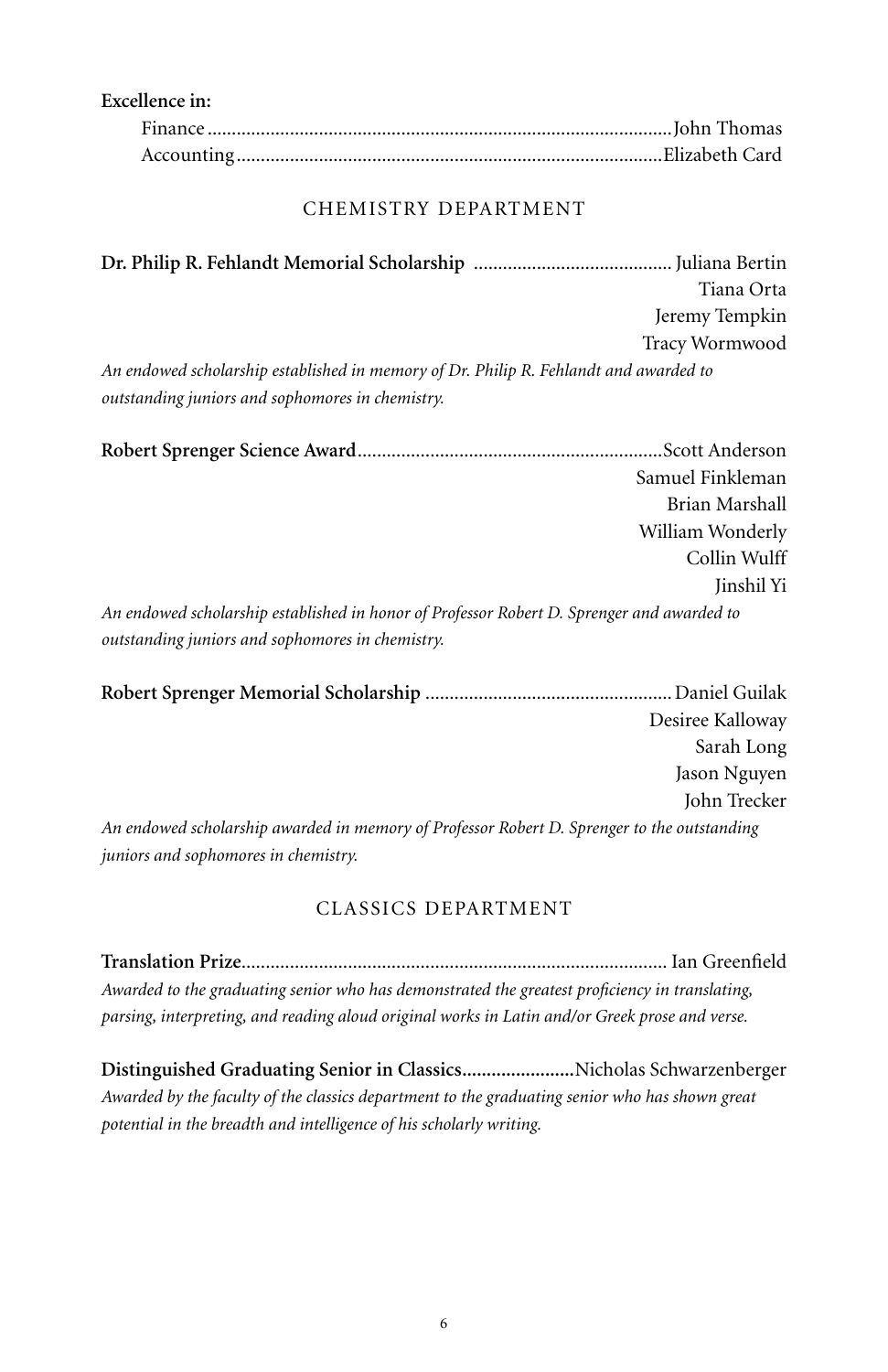# Communication Studies Department

**W.H. Baisinger Outstanding Graduate Award** ..........................................Alec Wrolson *Awarded in honor of Professor Wilbur Baisinger to students who distinguish themselves both in academic achievement and significant contribution of service to the department.*

**Michael P. Madden Research Award** .....................................................Michael Leveton *Awarded in recognition of ongoing commitment to scholarship through significant research and writing.*

**Mary Christine Pence Course Assistant Award**.............................................. Erica Jolly *This award, named for a former student, recognizes an outstanding undergraduate course assistant.*

# Comparative Sociology Department

**C. Wright Mills Award for Excellence in the Major**.........................MacKenzie Fuentes *This special departmental award is given to a student majoring in comparative sociology for excellence in the major.* 

### Economics Department

**Economic Theory Award** ............................................................................John Thomas *This award is given annually to the economics major who has demonstrated the greatest mastery of economic theory during the undergraduate years.* 

**Economic Thesis Award** .................................................................................. John Keim *This award is given annually to the economics major who completes the best senior thesis.*

### English Department

**Kathryn Irene Rodgers Scholarship** .....................................................Rose Thompson *Awarded annually to an outstanding student who seeks a career emphasizing writing in professional venues.*

**Philip Hager Outstanding Senior Literature Major** ..................................Lindsey Flatt *Established in honor of longtime faculty member Philip Hager and awarded annually to an outstanding senior English major in the literature emphasis.*

**Rosemary Van Arsdel Outstanding Senior Writing, Rhetoric, and Culture Major** ...................................................................... Emma Ayers *Established in honor of longtime faculty member Rosemary Van Arsdel and awarded annually to an outstanding senior English major in the writing, rhetoric, and culture emphasis.*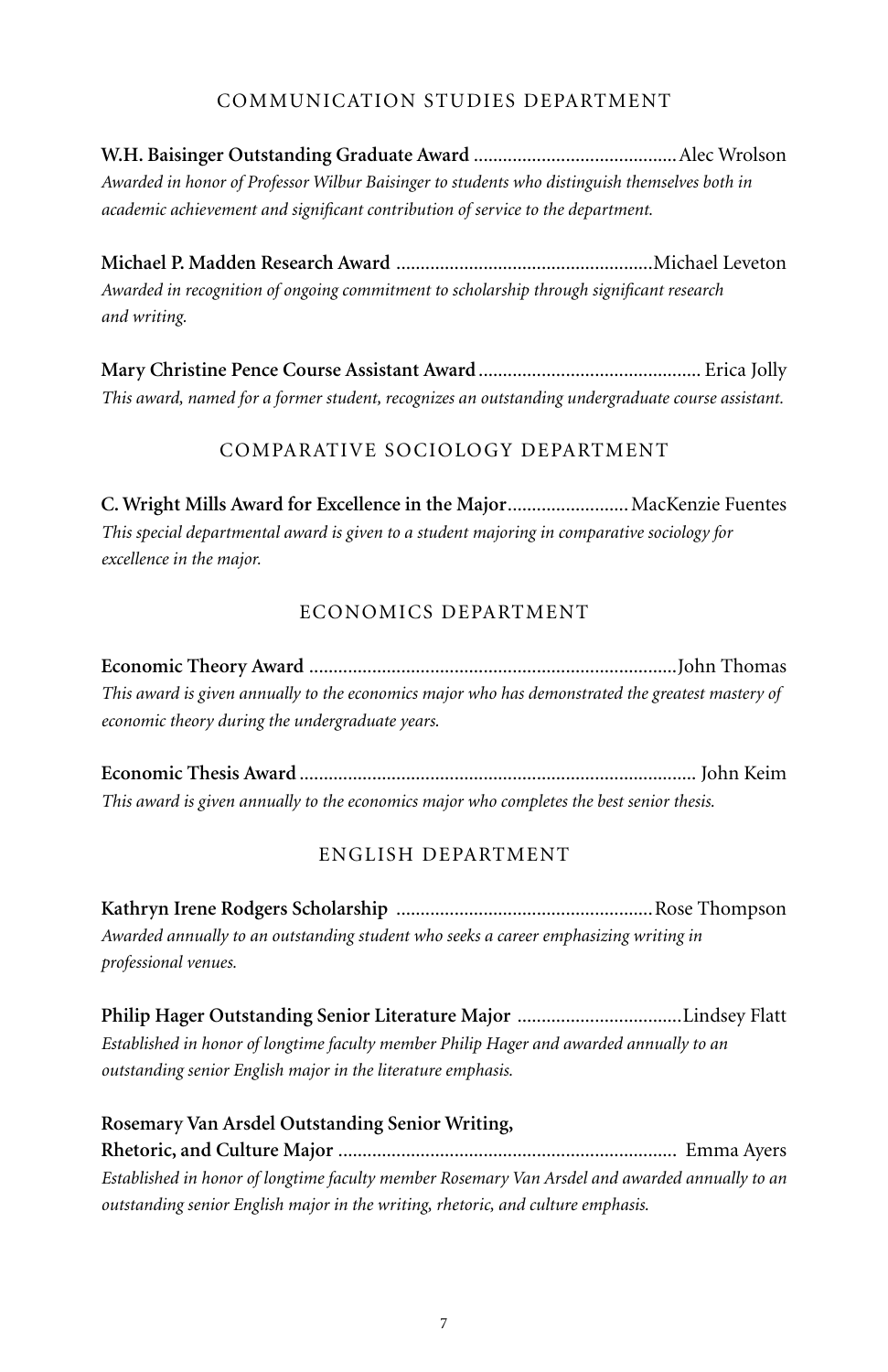**Barry Bauska Outstanding Senior Creative Writing Major** ........................ Kyle Nunes *Established in honor of longtime faculty member Barry Bauska and awarded annually to an outstanding senior English major in the creative writing emphasis.*

# Exercise Science Department

# **Joe Peyton Award**.......................................................................................Jason Hagerup

Bryson Nakamura *Named in honor of an alumnus who over 33 years distinguished himself as a student, athlete, teacher, and coach, is presented to senior students who demonstrate genuine enthusiasm for and love of the discipline, who lead by example, and who exhibit high academic achievement within the major.*

# Foreign Languages and Literature Department

**Alain Renoir Award** .................................................................................. Carlos Barajas *Established through the gifts of Professor Renoir and the Department of Foreign Languages and Literature and awarded by the faculty to an outstanding student of foreign languages and literature.*

**Marcelle Martin Award** .......................................................................... Lisa Armstrong *Awarded to a student majoring in Romance languages who has demonstrated excellence in music, art, or theater and has a high degree of fluency in the chosen Romance language.*

**Justin Martin Memorial Award** ........................................................... Abigael Kaufman *Awarded to a student majoring in international affairs with French as the language of emphasis.*

**Jacqueline Martin Award** ...........................................................................Chelsea Asher *To be awarded for excellence in French literary studies to be selected by the faculty in French. Book award from the private French library collection of Professor Emerita Jacqueline Martin.*

**Esperanza Gurza '61 Memorial Scholarship ......................................** Serena Berkowitz *Awarded to an outstanding student majoring in French or Spanish who has demonstrated excellence in both languages.*

**Charles and Bertha Robbins Award** .............................................................. Kyle Nunes *Awarded to an outstanding student of Spanish.*

**Helmut L. Jueling Memorial Scholarship** ........................................................Jane King *Awarded to an outstanding German-language student.*

**Otto Bachimont Prize..............................................................................** Rebecca Wallig *Awarded for excellence in both German literature and the other arts.*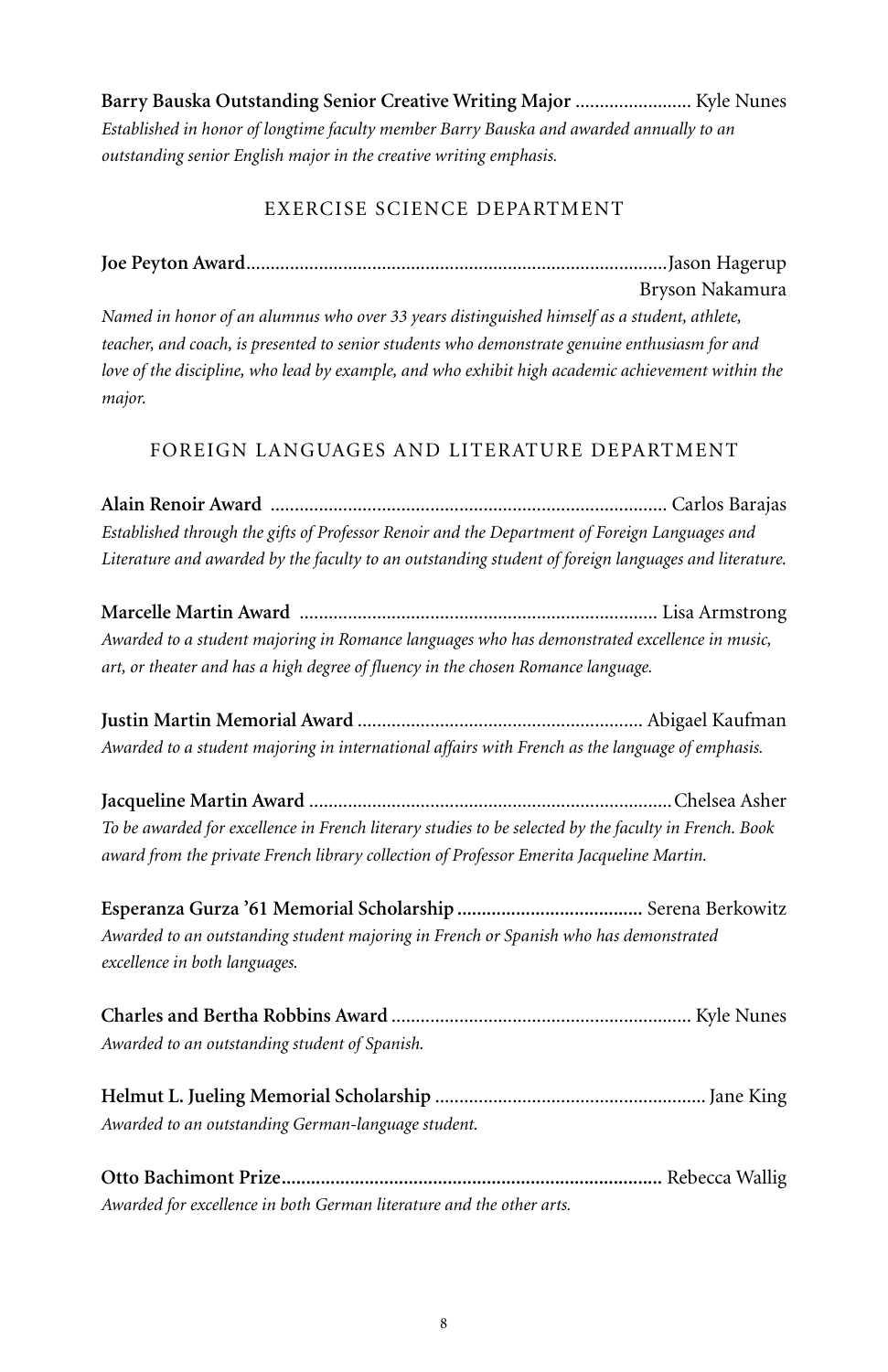# Gender Studies

|                                                                                                  | MacKenzie Fuentes |
|--------------------------------------------------------------------------------------------------|-------------------|
| The E. Ann Neel Award in women/gender studies recognizes students who have considerably          |                   |
| contributed in the classroom to advance our collective understanding of the workings of gender,  |                   |
| as well as demonstrated a deep personal commitment to addressing issues of gender justice in our |                   |
| community.                                                                                       |                   |

# History Department

|                                                                                              | Monica Edwards  |
|----------------------------------------------------------------------------------------------|-----------------|
|                                                                                              | Kathleen Powers |
|                                                                                              | Rachel Thomas   |
|                                                                                              | Rose Thompson   |
|                                                                                              | Jillian Zeidner |
| Established in 1991 by Gwen and Phil Phibbs to be awarded to women interested in history and |                 |
| reading, with a commitment to outdoor recreational activities.                               |                 |

| Micah Coleman Campbell                                                                              |
|-----------------------------------------------------------------------------------------------------|
| Tedra Hamel                                                                                         |
| Jennifer Miller                                                                                     |
| Julia Miller                                                                                        |
| Helen Shears                                                                                        |
| Evan Styner                                                                                         |
| Rachel Thomas                                                                                       |
| Established in honor of Professor Lokken, a member of the class of 1941, who went on to a career as |
| an historian and college teacher. Awarded to selected majors who have impressed the faculty with    |
| their achievement, promise, resolution, and aspiration; awards are for the purchase of books.       |

### Honors Program

| Rachel Graddy |
|---------------|

**Thomas A. Davis Summer Research Award**...............................................Rachael Gary *Established in honor of former dean of the university and founding member of the Honors Program Thomas A. Davis. Awarded for research leading to a senior Honors Program thesis.*

|--|--|--|--|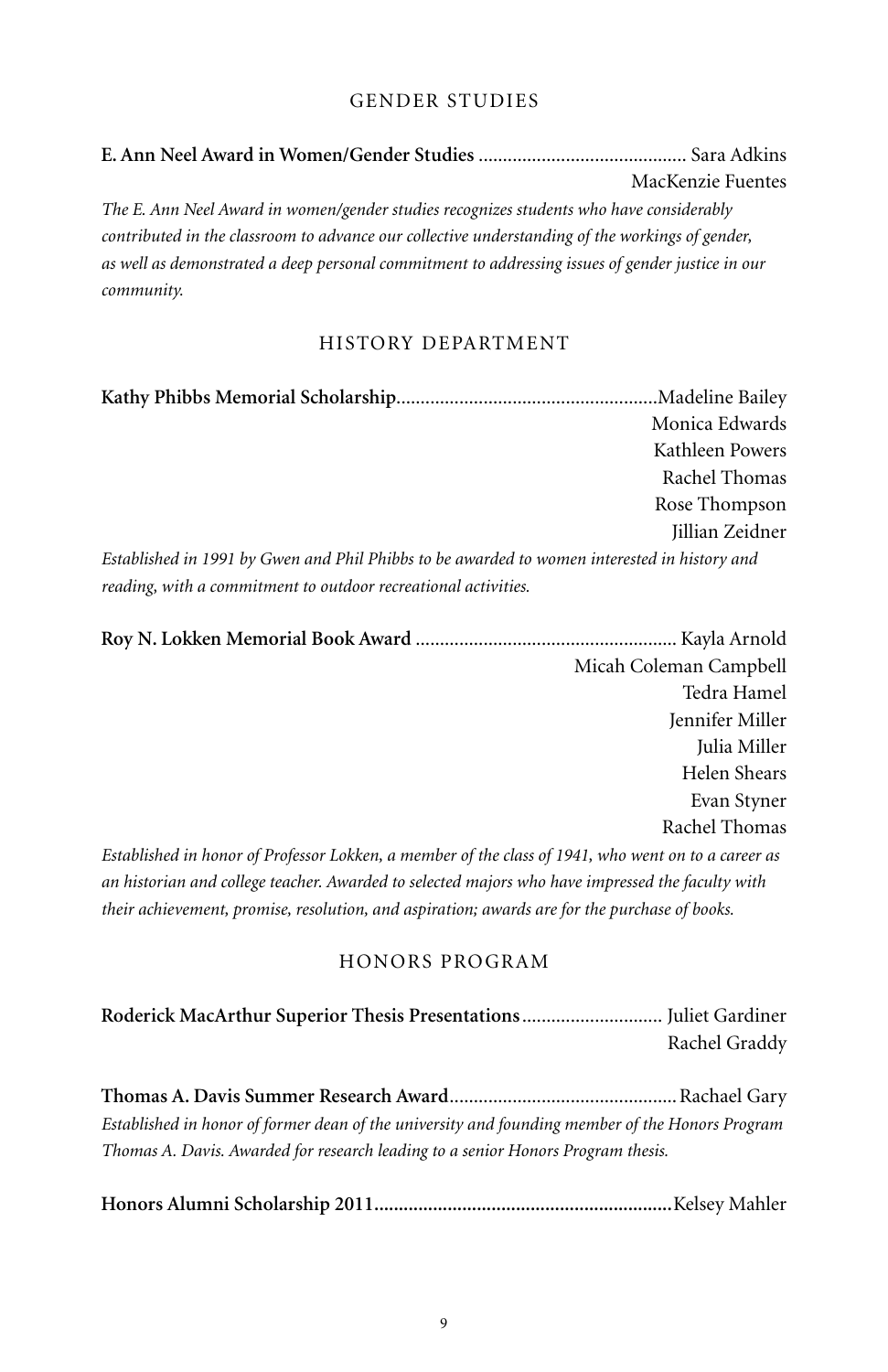**Coolidge Otis Chapman Honors Scholars** Danielle Acheampong Kayla Boortz Katherine Buckley Janet Buendia Jordan Carelli Christopher Clark Kate Eberle Lauren Fries Juliet Gardiner Rachel Graddy Michael Leveton Eleni Paulson

Mark Sharoff Lauren Watts Caitlin Weisensee Irene Ziemba

*Students who have completed both the prescribed coursework of the Honors Program and an approved senior thesis.*

### International Political Economy Program

*Pros Ta Akra* **Academic Achievement Award** .............................................. Peter Bittner Katherine Buckley Elizabeth Newton Joshua Rains Andrew Sheridan *Awarded to graduates who have demonstrated the highest level of sustained performance in international political economy as indicated by their grade point average in the major.*

# Latin American Studies

**Our Americas Award for Academic Achievement in Latin American Studies**.......................................................................Jessica Kershner *This annual award honors the outstanding interdisciplinary skills and regional knowledge demonstrated by a senior Latin American studies minor through high academic achievement in the Latin American studies curriculum.* 

# Mathematics and Computer Science Department

|                                                                                               | Richard Roy      |
|-----------------------------------------------------------------------------------------------|------------------|
|                                                                                               |                  |
| Awarded in honor of Professor Goman to a senior major in mathematics and computer science, in |                  |
| recognition of superior academic performance.                                                 |                  |
|                                                                                               |                  |
|                                                                                               |                  |
|                                                                                               | Douglas Hamilton |
|                                                                                               | Matthew Heflin   |
|                                                                                               | Amanda Ohsiek    |
|                                                                                               | Jeremy Tempkin   |
| An endowed scholarship in memory of Professor Goman awarded to students majoring in           |                  |

*mathematics and computer science.*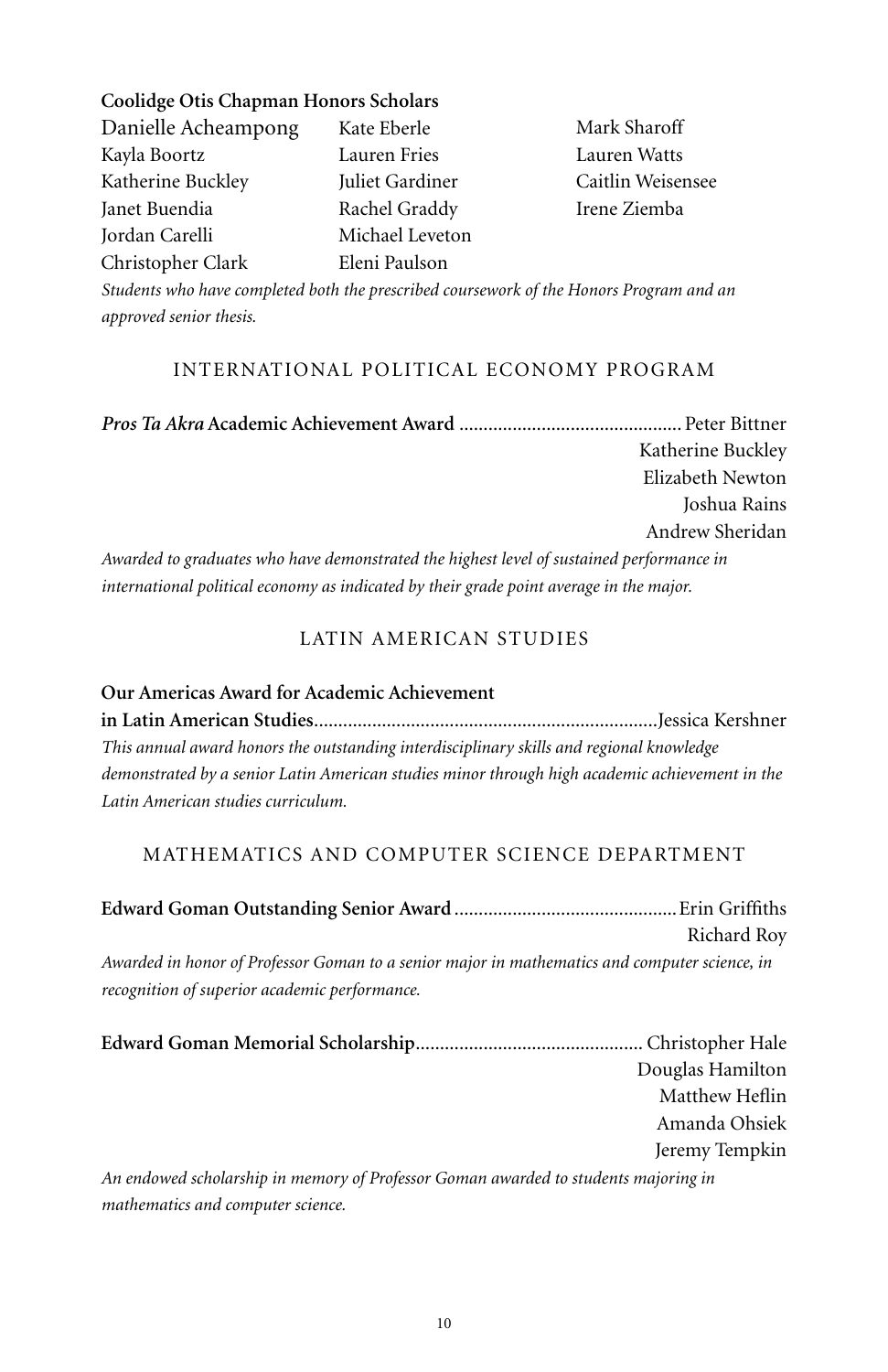**Thomas Malcolm and Hilda Enden Jack Scholarship**.............................David Clausen Kevin Halasz Christopher Lauth Ada Yu *An endowed scholarship established by Hilda Jack in memory of her husband, Thomas Jack, and awarded to students majoring in mathematics.*

**McGill Family Scholarship** ..................................................................... Matthew Farley Lauren Franklin Christopher Lauth Jeremy Tempkin Casey Wall

*An endowed scholarship awarded to students majoring in mathematics.*

| Goman Book Award |  |
|------------------|--|
|------------------|--|

| Taylor Firman                                                                                | Philip Johnson-Freyd | <b>Andrew Timmons</b> |
|----------------------------------------------------------------------------------------------|----------------------|-----------------------|
| Erin Griffiths                                                                               | Robin Nichol         | Alexandria Usher      |
| Holly Hartman                                                                                | Richard Roy          | Martin Young          |
| Awarded in honor of Professor Goman to senior majors in mathematics and computer science, in |                      |                       |
| recognition of academic excellence and department service.                                   |                      |                       |

### SCHOOL OF MUSIC

|                                                                                              | Kaleb Shelton |
|----------------------------------------------------------------------------------------------|---------------|
| This scholarship, made available through a generous gift from Dr. and Mrs. Jones, is awarded |               |
| annually to outstanding student musicians with a preference given to music majors.           |               |

# Occupational Therapy Program

|                                                                                                 | Rebecca Kertis   |
|-------------------------------------------------------------------------------------------------|------------------|
| Presented to a graduating occupational therapy student who has consistently shown unselfish     |                  |
| devotion to facilitating the learning of others.                                                |                  |
|                                                                                                 |                  |
|                                                                                                 | Juliana Bonilla  |
|                                                                                                 | Melissa Giles    |
|                                                                                                 | Tomi Johnson     |
|                                                                                                 | Christine Jones  |
|                                                                                                 | Marisa Prior     |
|                                                                                                 | Leanne Schaafsma |
| Given in recognition of exceptional commitment to the curricular and cocurricular experience of |                  |
| occupational therapy students.                                                                  |                  |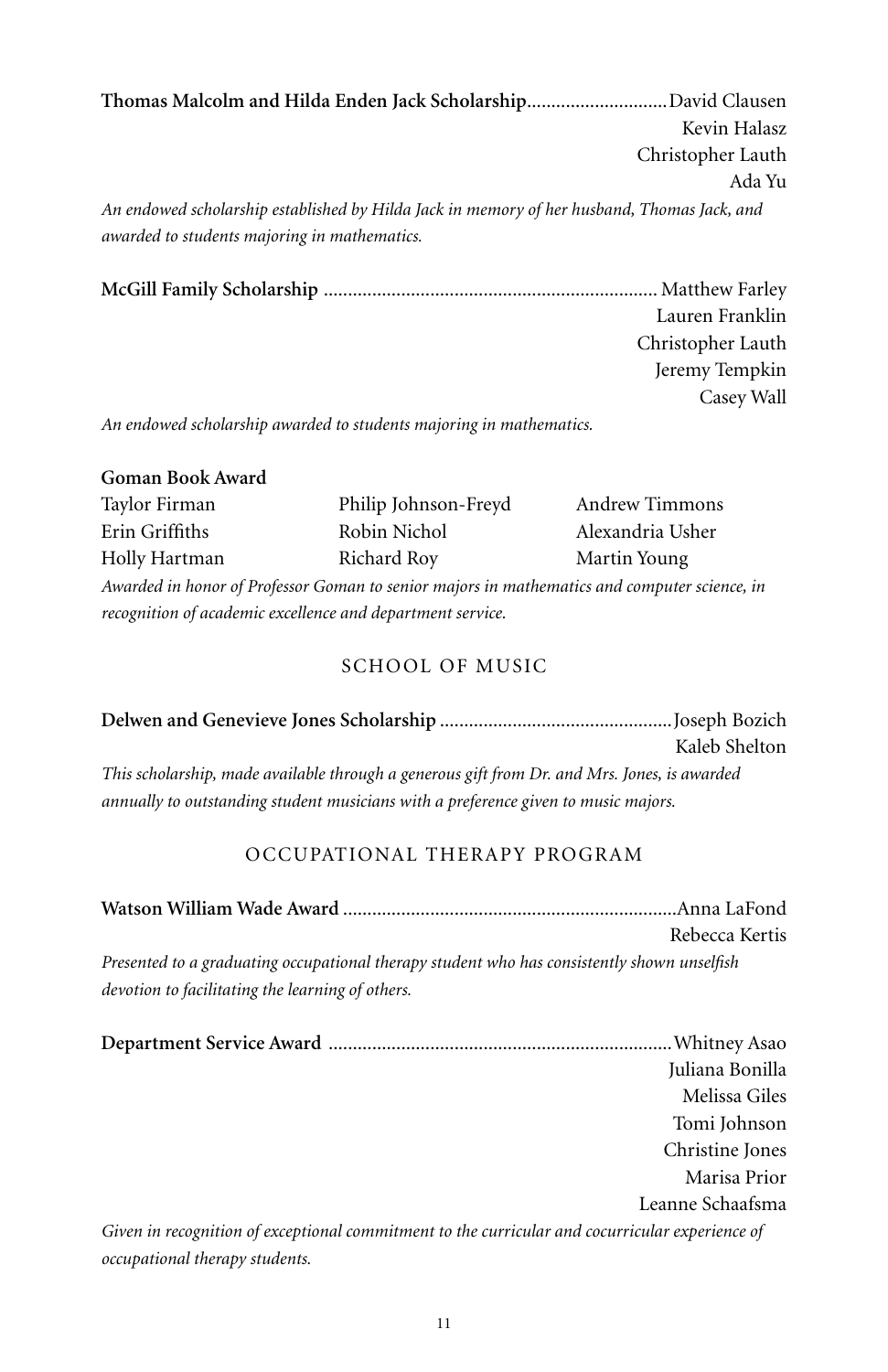**Fellow in Occupational Therapy** ........................................................Jennifer Anderson Nicole Green Danielle Ivory Rebecca Kertis Lauren Riggers Katherine Welters *A two-year departmental scholarship award to support graduate study in the Occupational Therapy Program.*

**Community Health Serviceship** ..................................................................Melissa Giles Tomi Johnson Jessica Malinowski Amber Wendt *The Community Health Serviceship entails a two-year commitment to volunteering with a local nonprofit agency. The serviceship recipient is provided a stipend in return for enhancing the agency's delivery of health-related services, including accessibility, assistive technology, health education, wellness promotion, or service coordination.*

### Philosophy Department

|                                                                                                | Nicholas Schwarzenberger |
|------------------------------------------------------------------------------------------------|--------------------------|
|                                                                                                | Martin Young             |
| Awarded in honor of longtime professor John Magee to junior or senior students showing promise |                          |
| and achievement in the academic discipline of philosophy.                                      |                          |

# Physical Therapy Program

#### **Fellow in Physical Therapy**

| Jamie Anderson    | Allison Link     | Kelly Skelly      |
|-------------------|------------------|-------------------|
| Allison Blackwell | Caleb Louvier    | Poul Stefansen    |
| Wendy Blair       | Amelia Markeson  | Danielle Townsend |
| Sheena Cortesi    | Carrie Pillers   |                   |
| Michelle Fenner   | Rachel Prusynski |                   |

*A three-year departmental scholarship award to support graduate study in the Physical Therapy Program, based on extraordinary quality of application to the program.*

|                                                                                                 | <b>Bridgett Bonte</b> |
|-------------------------------------------------------------------------------------------------|-----------------------|
|                                                                                                 | Fiona Gornick         |
|                                                                                                 | Matthew Olson         |
|                                                                                                 | Edith Sperling        |
|                                                                                                 | Anne Stabler          |
| Awarded by departmental faculty to students who combine scholarship with excellent capacity for |                       |
| professional relationships with patients and colleagues.                                        |                       |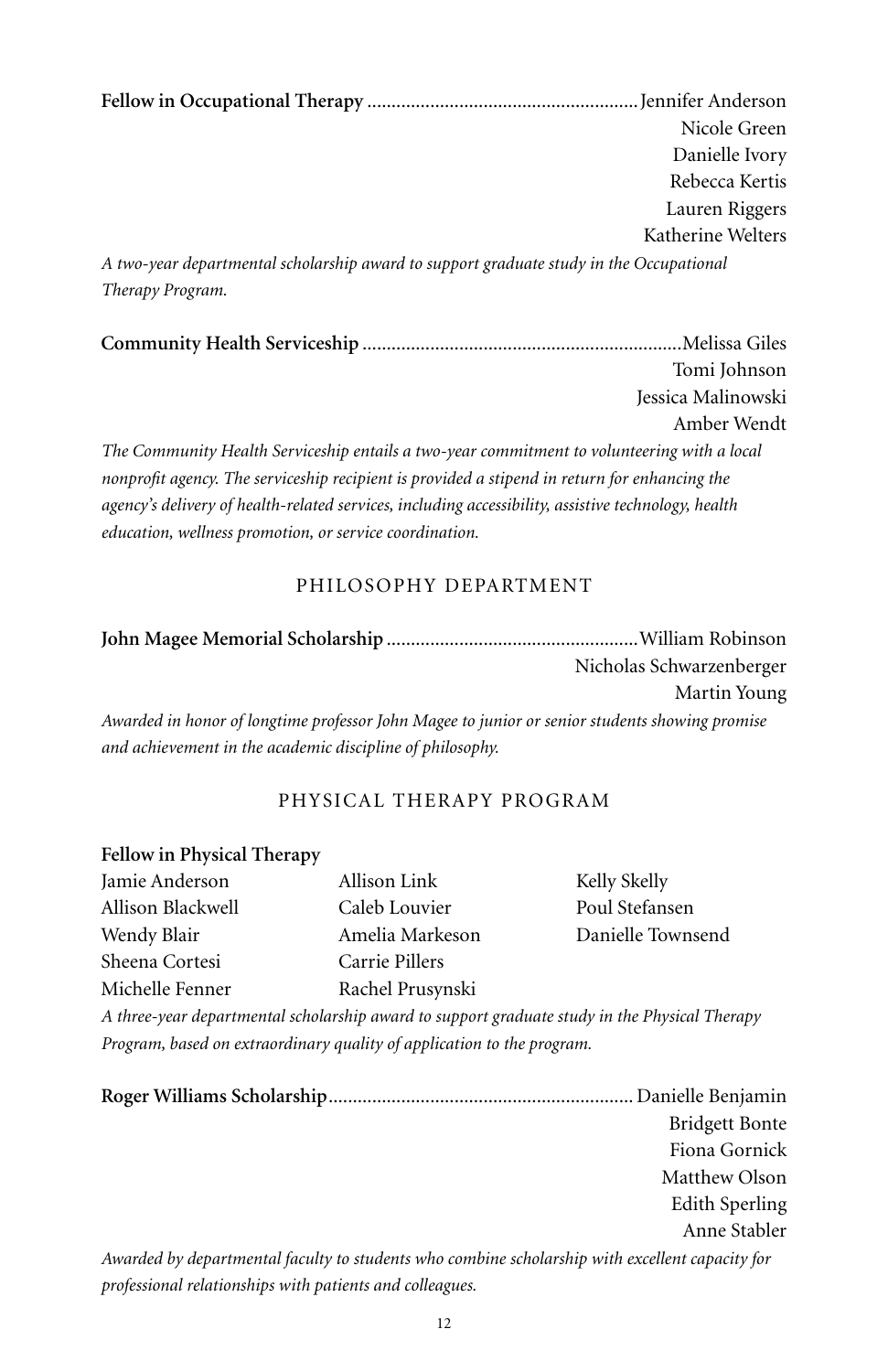**Physical Therapy Honored Faculty Scholarship** ...................................... Rachel Harris Rebecca Morgan Sara Talbot *The endowment supporting this award derives from funds donated in the name of a number of physical therapy faculty members, and it honors a student who has demonstrated particular potential in critical inquiry and clinical research.*

**Physical Therapy Ross Award ................................................................**Geoffrey Gabler Timothy Koblenz Kelly Gillespie Ariel Oksendahl *Awarded by departmental faculty to students who show vitality as a student, have a high degree of professionalism, and have the potential to make a significant contribution to the field of physical therapy.*

# Physics Department

|                                                                                                 | Richard Roy |
|-------------------------------------------------------------------------------------------------|-------------|
| A scholarship established by Olive Seward to honor her husband, Raymond S. Seward, professor of |             |
| physics from 1923 to 1955. This award recognizes outstanding physics majors.                    |             |

**Thomas Malcolm and Hilda Enden Jack Scholarship**.................... Christopher McGee *Awarded to outstanding physics majors.*

# Politics and Government Department

**Alexis De Tocqueville Award** ...................................................................... Zachary Lam *This award recognizes one or two graduating seniors whose coursework and contributions to the discussion of political issues on campus have been exceptional. Winners of this award have been both outstanding students and great citizens of the department and the university, extending themselves to build connections among students and between students and faculty.*

# Psychology Department

**Outstanding Scholastic Achievement**........................................................Elizabeth Bird *This award is given to students who have contributed significantly to the psychology program, and who have obtained outstanding scholastic achievement during their undergraduate careers.*

|                                                                                          | Selena Corbett   |
|------------------------------------------------------------------------------------------|------------------|
|                                                                                          | Meredith Nichols |
|                                                                                          | Jesse Northrup   |
|                                                                                          | Megan Ostermick  |
| This award recognizes students' high level of academic performance as psychology majors. |                  |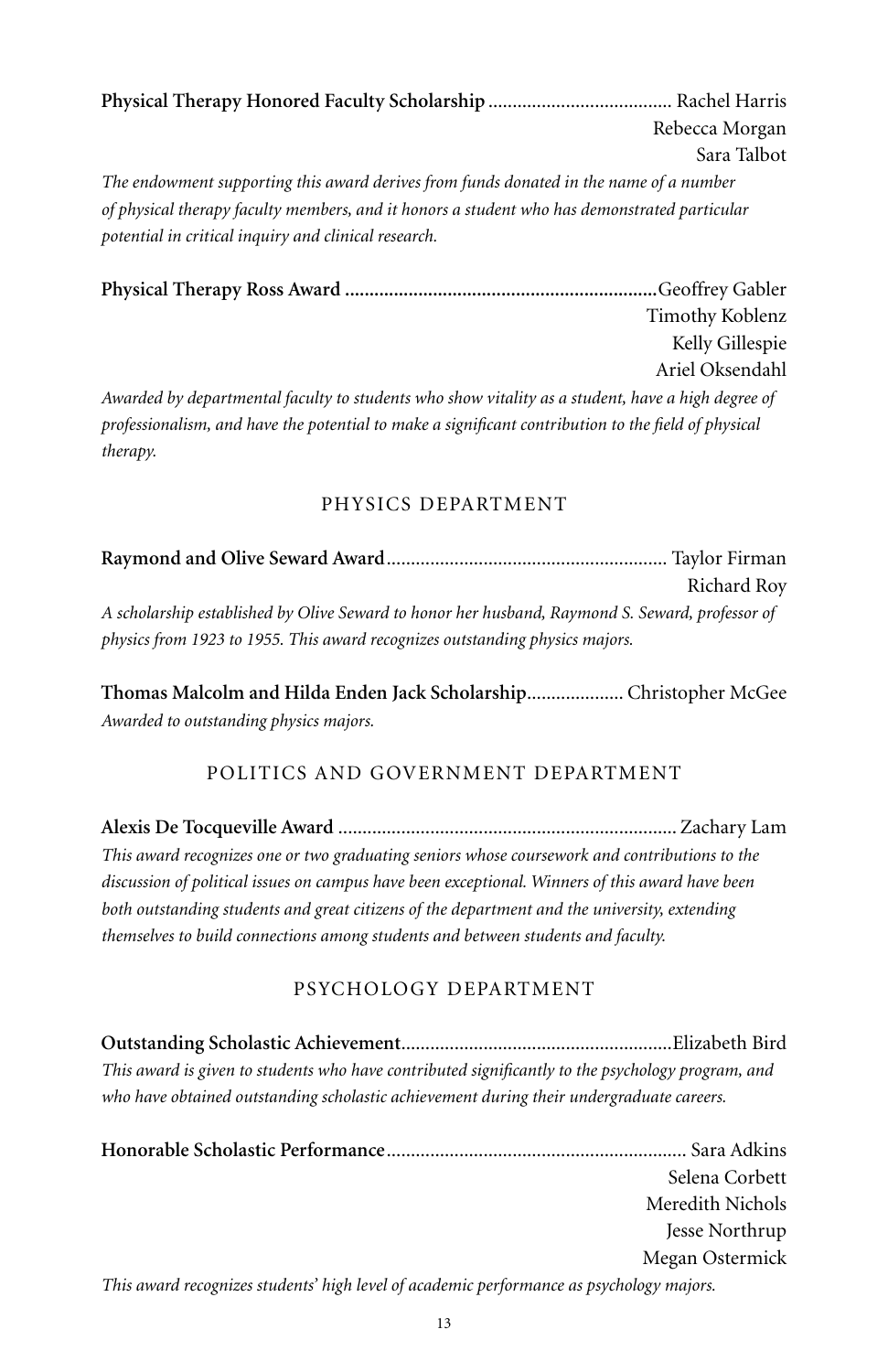# Religion Department

**Douglas R. Edwards Award for Scholarly Excellence**........................ Quinn Lewington *This award, established in honor of religion colleague Professor Douglas Edwards, honors the religion major who has intellectually distinguished him- or herself by writing the most intellectually rigorous and original thesis in religion in the past year. Professor Edwards, distinguished professor of religion from 1987 to 2008, renowned for his expertise in biblical archaeology, set the standard in the Department of Religion for the highest level of scholarship. With this award, his colleagues seek to memorialize Professor Edwards' commitment to scholarly excellence by recognizing the graduating senior who has demonstrated superb scholarly achievement.*

# Theatre Arts Department

|                                                                                             | Eleanor Wrenn |
|---------------------------------------------------------------------------------------------|---------------|
| This award recognizes examples of consistently excellent work in both production and class. |               |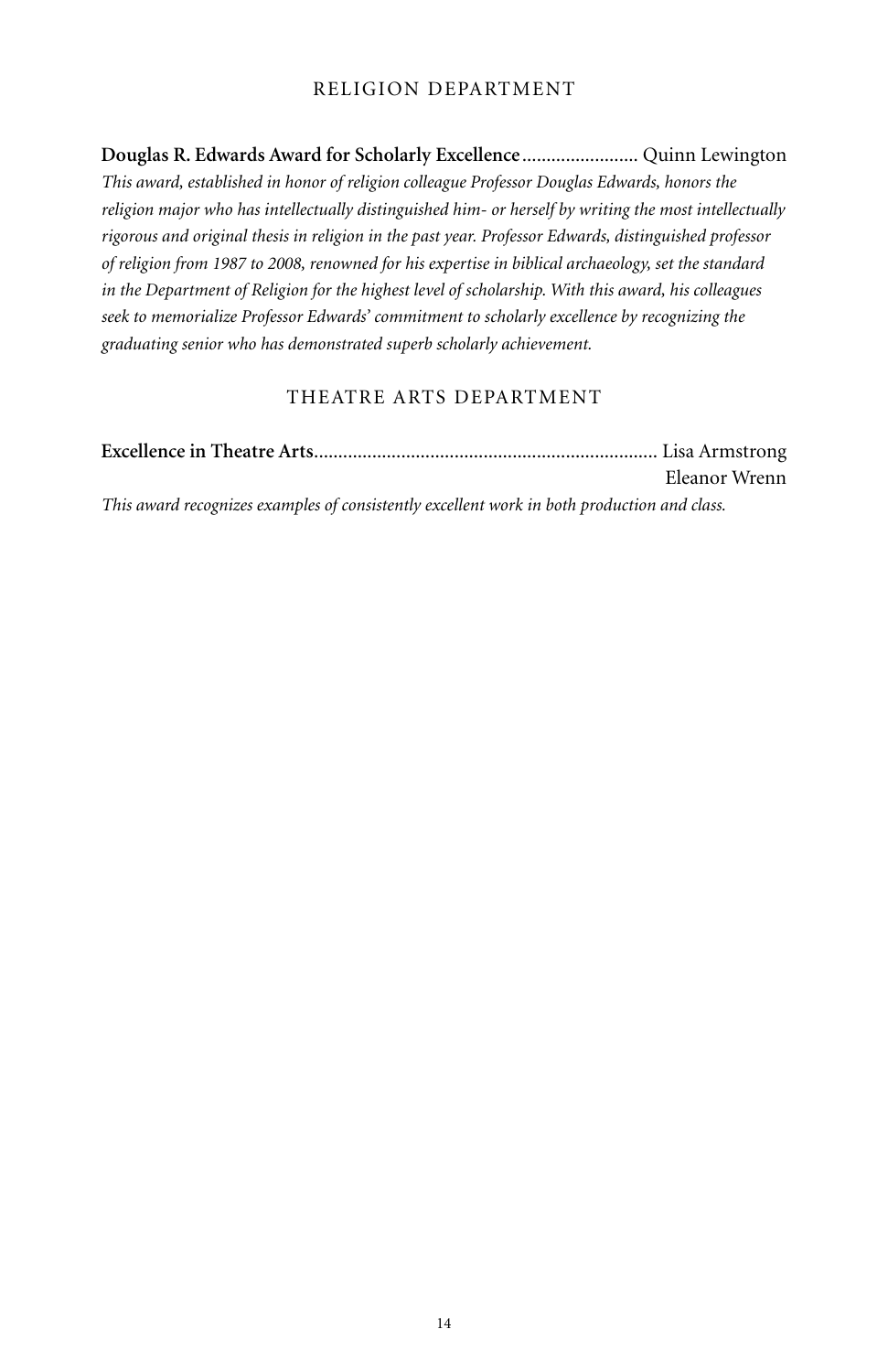# HONOR SOCIETIES

# Phi Beta Kappa

### **Class of 2011**

| Sara Adkins             | Ian Greenfield      | Meredith Nichols         |
|-------------------------|---------------------|--------------------------|
| Chelsea Asher           | Abigail Greff       | Jesse Northrup           |
| Emma Ayers              | Erin Griffiths      | Megan Ostermick          |
| John Bacon              | Kerry Guyer         | Richard Roy              |
| Wilson Bailey           | Marnie Hazlehurst   | Robert Schaller          |
| Carlos Barajas          | Kelcy Higa          | Natalie Schwartz         |
| Jennifer Barron         | Sara Johansen       | Nicholas Schwarzenberger |
| Elizabeth Bird          | Jessica Kershner    | Kammi Sheeler            |
| Peter Bittner           | Gregory Kirkpatrick | Andrew Sheridan          |
| Katherine Buckley       | Zachary Lam         | Lucas Smith              |
| Emma Byers              | Christina Lee       | Kris Sumida              |
| Nathan Calkins          | Jinhee Lee          | Tatum Tauscher           |
| Michael Chandler        | Ashley Luke         | Max Tweten               |
| Kimberly Dill-McFarland | Starr Matsushita    | Lauren Vandenberg        |
| <b>Stuart Drake</b>     | Holland Mattila     | Robert Wellington        |
| Taylor Firman           | James Merrill       | Elizabeth Whitaker       |
| Lindsey Flatt           | Daniel Miller       | William Wonderly         |
| MacKenzie Fuentes       | Julia Miller        | Alec Wrolson             |
| James Gallagher         | Lucille Moore       | Martin Young             |

# **Class of 2012**

Samuel Finkleman Matthew Heflin

Helen Shears Craig Van Bruggen

| <b>Westrey Page</b> |
|---------------------|

*Awarded to a junior with superlative academic performance and demonstrated breadth of intellectual interests and accomplishments.*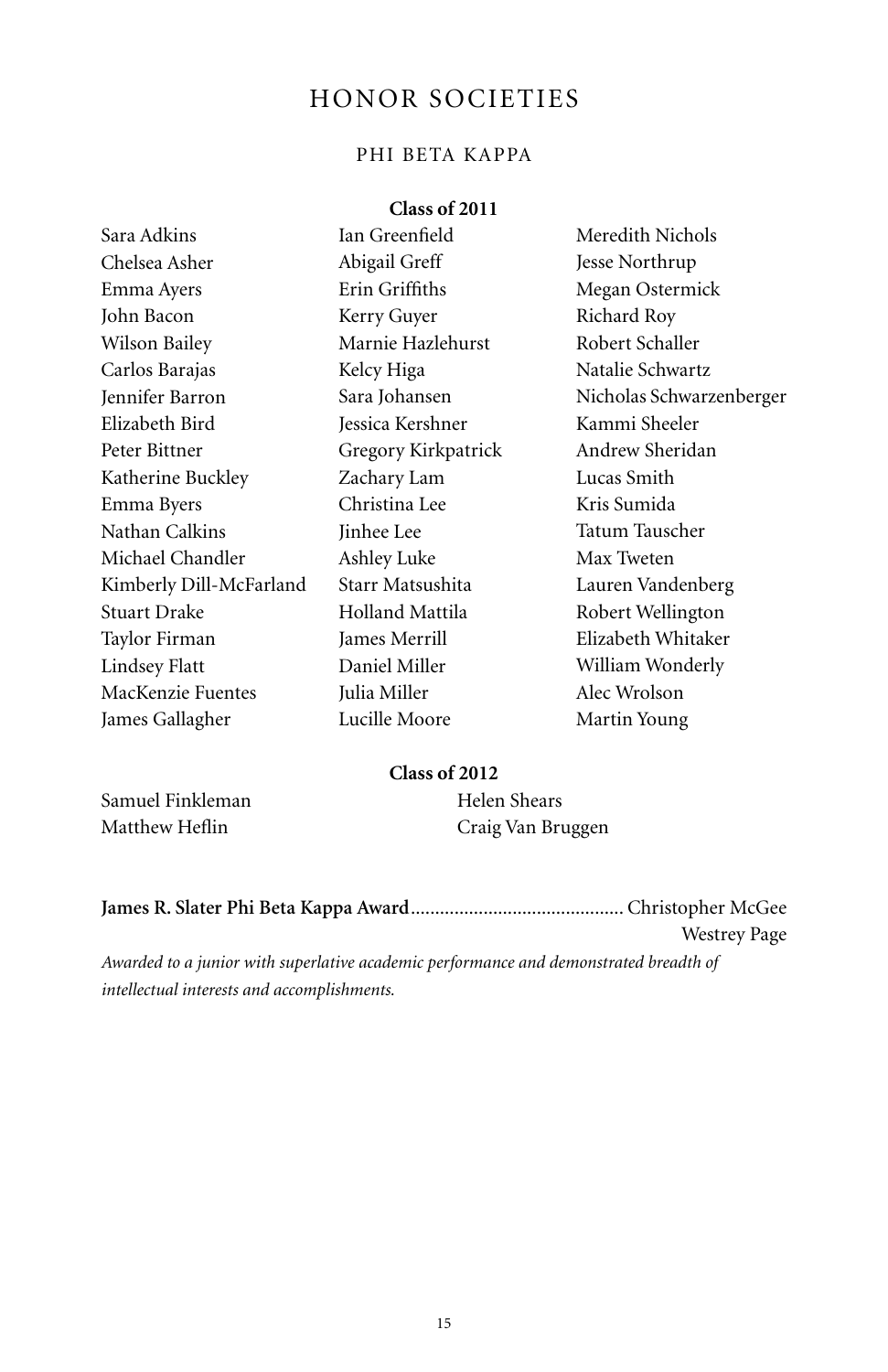#### Phi Kappa Phi

### **School of Education Class of 2011**

Kyra Miller Tawny Rendahl

#### Rita Silva-Ponds Ivey West Emily Williams

#### **School of Education Class of 2012**

Michael Bujacich Amylynne Burtsfield Taylor Cain Jennifer Dooley

Melanie Fleites Sharice Gilmore-Trice Caroline Kyle Sarah Leonard

Jason Lum Jerolyn Mofford Andre St. Hilaire

**Class of 2011** John Derksen Stuart Drake Robert Wellington

> Nina Ho Christine Isabella Jenny Katz Elizabeth Kirsch Mackenzie Kitson Jennifer Moore

Kali Odell Allison Phillips Elliott Piros William Roundy Evan Styner

# Kristen Delwiche Jessica Erickson Tiana Fernandez Samuel Finkleman

Rachael Gary Nadav Heyman

Stephanie Baugh Peter Bittner Alexander Bozich Lucinda Bryant Teresa Clement Claire Ely Lindsey Flatt Lauren Franklin MacKenzie Fuentes

# **Current Student Members**

**Class of 2012**

Melanie Goodman Abigail Greff Kelcy Higa Cierra Hunziker Ashley Luke Lauren Markert Holland Mattila Justine McDaniel Julia Miller

Kathryn Pearson Joshua Rains Helen Shears Kammi Sheeler Katherine Shuy Paige Stewart Lauren Vandenberg Amy VanZandt Alec Wrolson

**Phi Kappa Phi Slater/Herlinger Scholarship....................................** Samuel Finkleman Melanie Fleites Nina Ho Tawny Rendahl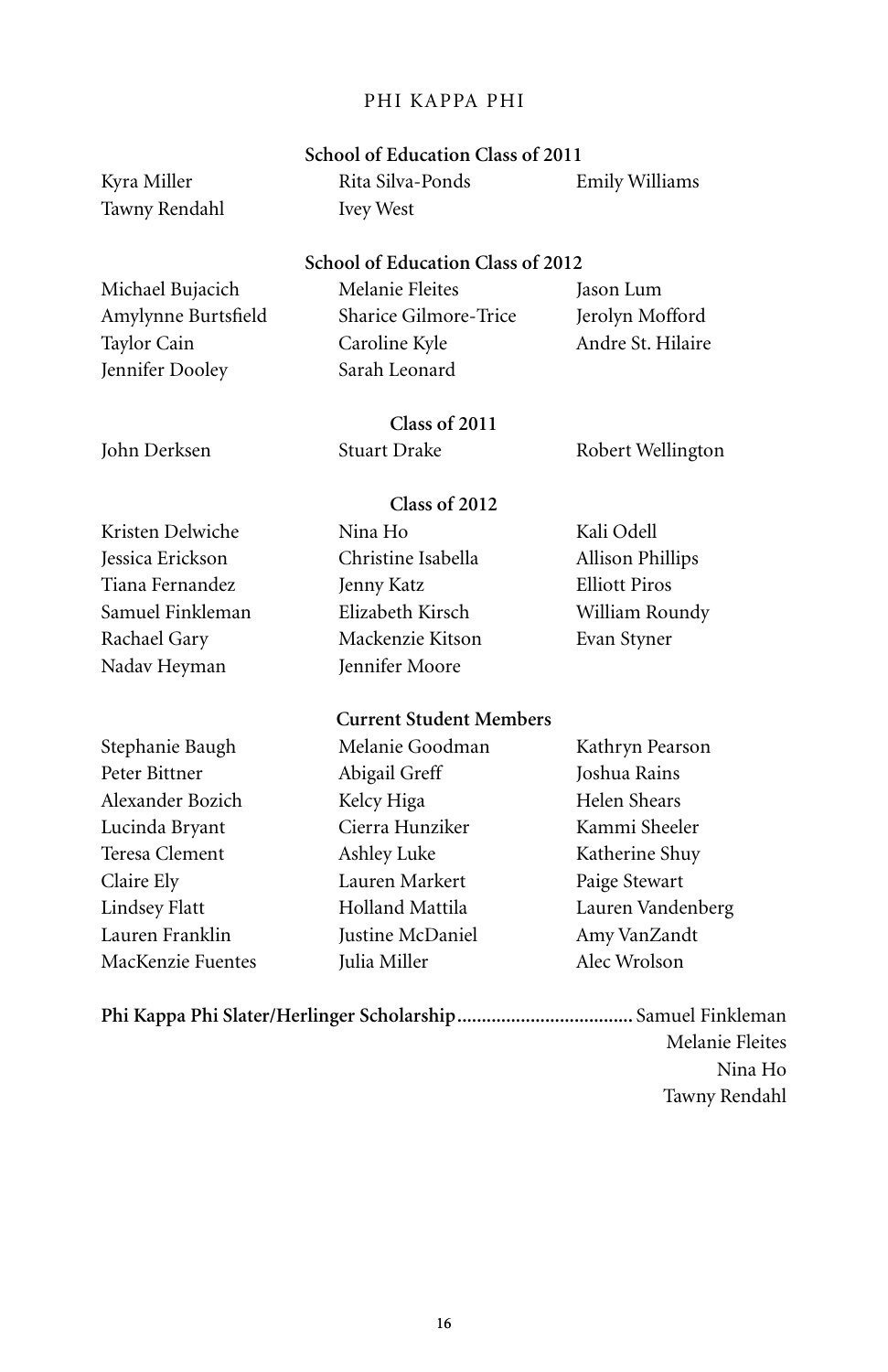# Faculty-Nominated Scholarships

|                                                                                                                                                                                                                                                                                              | Jessica Erickson<br>Matthew Heflin<br>Justin Roberts |  |  |
|----------------------------------------------------------------------------------------------------------------------------------------------------------------------------------------------------------------------------------------------------------------------------------------------|------------------------------------------------------|--|--|
| Matelich Scholars are rising seniors who have demonstrated exceptional drive, discipline, and                                                                                                                                                                                                |                                                      |  |  |
| determination to achieve a high measure of success after college and emerge as leaders in their<br>chosen fields. They have exhibited strong moral character, leadership abilities, and have been<br>involved in campus activities as well as making a difference through community service. |                                                      |  |  |
|                                                                                                                                                                                                                                                                                              | Helen Shears                                         |  |  |
| Wyatt Scholars are rising seniors who have demonstrated outstanding leadership abilities,                                                                                                                                                                                                    |                                                      |  |  |
| communication skills, and the potential to perform in graduate school and to receive further                                                                                                                                                                                                 |                                                      |  |  |
| distinction through major fellowship programs, such as the Rhodes or Truman Scholarship<br>programs.                                                                                                                                                                                         |                                                      |  |  |
|                                                                                                                                                                                                                                                                                              | Margaret Shanahan                                    |  |  |

Jeremy Tempkin William Wonderly

*Wallerich Scholars are outstanding undergraduate students who have demonstrated their interest and success in the natural sciences, pre-medicine, or other health science coursework. Recipients are selected based upon outstanding academic performance, interest in research, and plans for a career in the natural or health sciences.*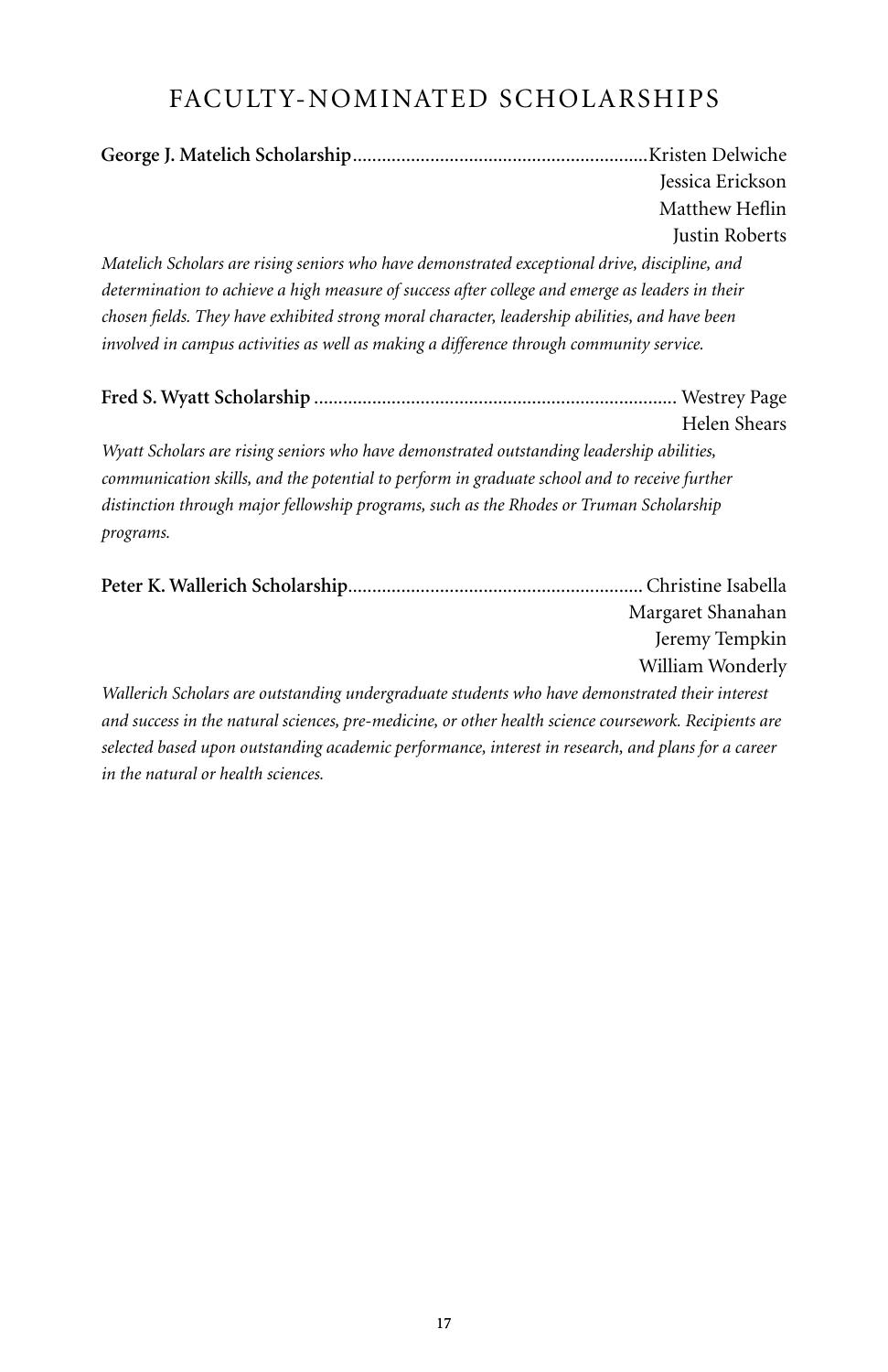# Research Awards

#### **University Enrichment Research Awards**

|                         | <b>Fall 2009</b>    |                   |
|-------------------------|---------------------|-------------------|
| Karyn Best              | Frances Gilman      | Brittany McFadden |
| Allison Blackwell       | Ann Guthrie         | Kimberly Naguwa   |
| Trevor Carlson          | Drew Horsley        | Paul Noakes       |
| Kimberly Dill-McFarland | Gregory Kirkpatrick | Karina O'Connor   |
| Lisa Fazzino            | Natasha Ludwig      | Courtney Sutphen  |
| Connie Gill             | Amelia Markeson     |                   |
|                         |                     |                   |

Brittany Balbag Wendy Blair Jordan Carelli Christopher Clark Andrew Clarke Chelsea Corser-Jensen Ashley Fletcher Mandeep Gill

Spring 2010 Jason Hagerup Nina Ho Brittany Hodgson Desiree Kalloway Mary Koenig Emily Landeck Min Lee Rachael Mallon

Blaine Marchant Jacqueline Mathes Starr Matsushita Carolyn Moore Susan Olszewksi Krystle Pagarigan Stephen Reller

Jennifer Anderson Juliana Bonilla Kimberly Dill-McFarland Lisa Fazzino Melissa Giles Nicole Green Danielle Ivory

Fall 2010 Gregory Kirpatrick Lydia Kleine Jessica Malinowski Rebecca Morgan Sarah Onsager Krystle Pagarigan Jamie Palmer

Tracy Pham Sarah Rae Lauren Riggers Leanne Schaafsma Kat Schmidt Katherine Welters Adam Whaley

#### **Summer 2010 Research Awards in Arts, Humanities, and Social Sciences**

Annette d'Autremont Joseph Bozich Kathleen Coleman Selena Corbett Jennifer Denekas Ayanna Drakos Nadia Engelbrecht

Jessica Erickson Jay Herman Colin MacDonald James Merrill Elizabeth Newton Kyle Nunes Megan Ostermick Elliott Piros Melanie Reiff William Roundy Nicholas Schwarzenberger Helen Shears Leah Vendl Jacqueline Ward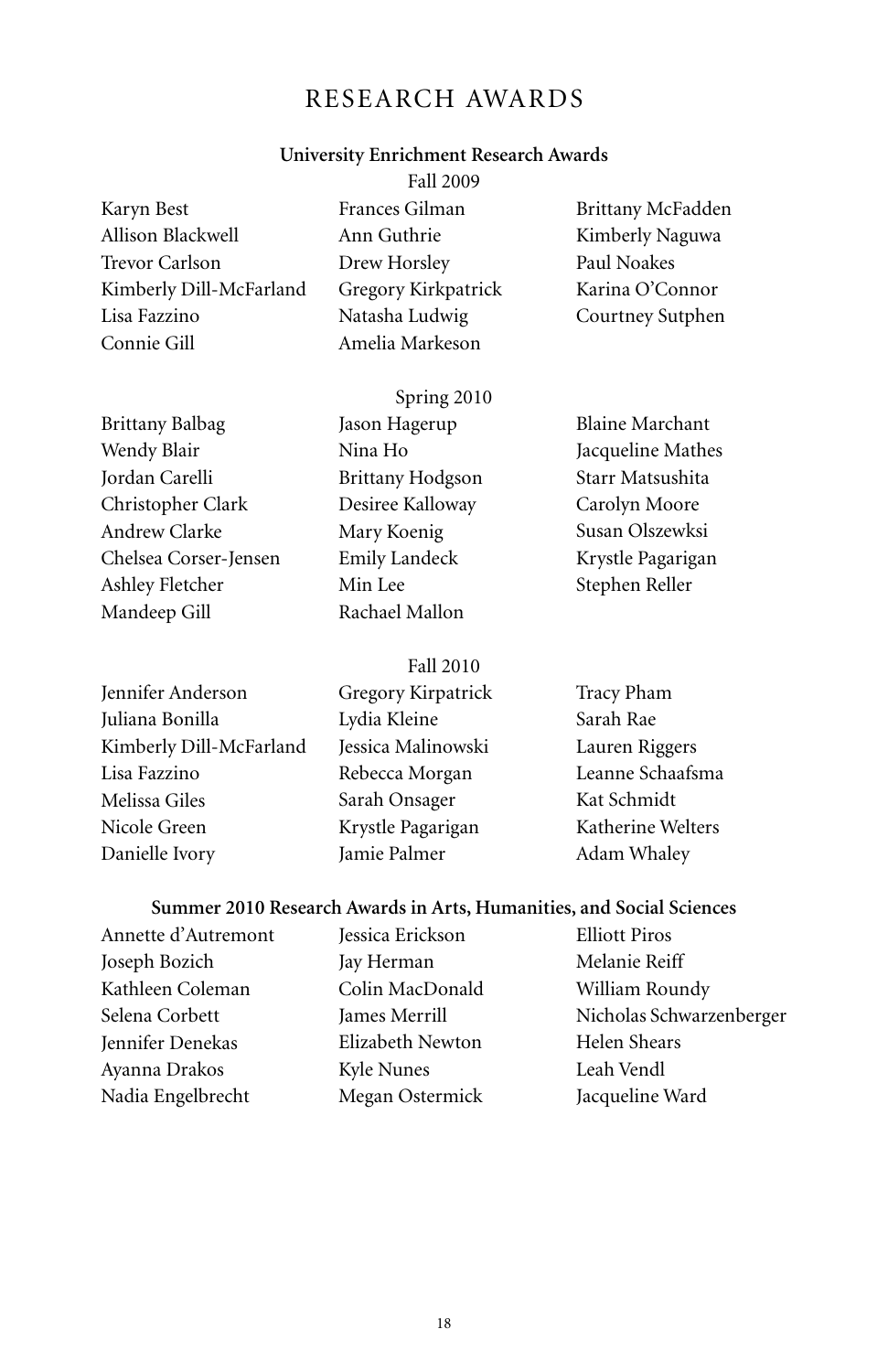#### **Summer 2010 Science Research Awards**

Wilson Bailey Brittany Balbag Jordan Carelli Christopher Clark Andrew Clarke Fabian Corrales Chelsea Corser-Jensen Kristen Delwiche Kimberly Dill-McFarland Danika Evans Lisa Fazzino Sean Field-Eaton Taylor Firman James Gallagher Juliet Gardiner Mandeep Gill

John Granville Kerry Guyer Jason Hagerup Nina Ho Drew Horsley Desiree Kalloway Gregory Kirkpatrick MaryLynn Krauszer Emily Landeck Jinhee Lee Min Lee Rachael Mallon Blaine Marchant Jacqueline Mathes Starr Matsushita Carolyn Moore

Bryson Nakamura Jamie Nguyen Robert Niese Susan Olszewski Krystle Pagarigan Brooke Peaden Stephen Reller Kat Schmidt Alayna Schoblaske Julie Swinson Tatum Tauscher Alexander Titus Craig Van Bruggen William Wonderly Amanda Wood

# collins memorial Library Awards

#### **Collins Memorial Library Undergraduate Research Award**

Ayanna Drakos — Arts, Humanities, and Social Sciences Jordan Carelli — Science

*The award recognizes undergraduate students who demonstrate exemplary skill and creativity in the application of library and information resources to original research and scholarship. Sponsored by Collins Memorial Library.* 

#### **Collins Memorial Library Book Collecting**

First Place — Ian Greenfield

Second Place — Elizabeth Newton

Third Place — Kevin Chambers

*The award encourages undergraduate students at Puget Sound to read for enjoyment and to develop personal libraries throughout their lives; to appreciate the special qualities of printed or illustrated works; and to read, research, and preserve the collected works for pleasure and scholarship. Sponsored by the Book Club of Washington.*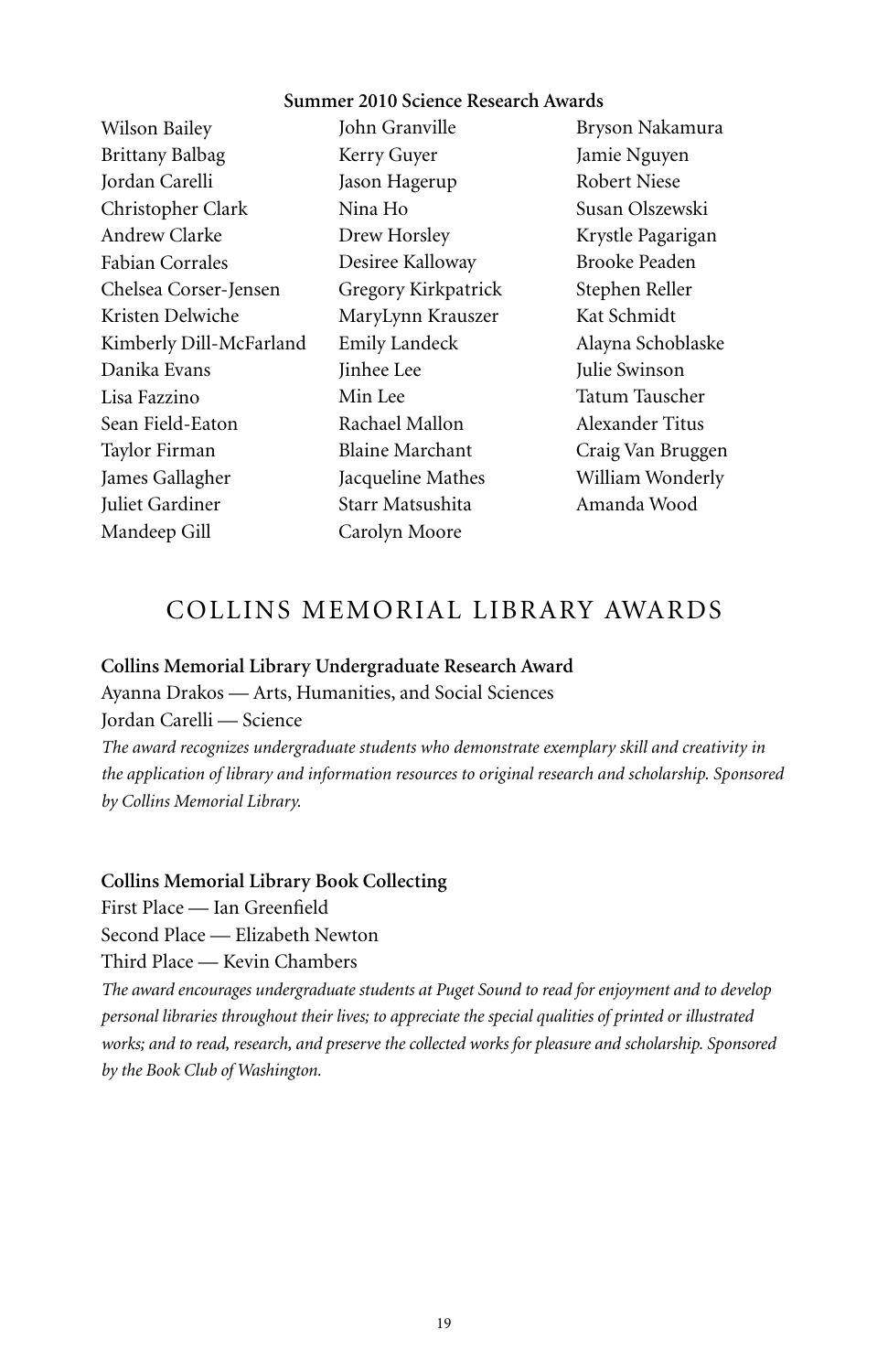# Fellowships

### **Fulbright Scholarships**

Teaching Scholarship to Germany – Allyson Hale (Alternate) Teaching Scholarship to Germany – Katherine Tuteur (Alternate) Teaching Scholarship to Korea – Christina Wu (Alternate) Teaching Scholarship to Argentina – Giulia Leggett Teaching Scholarship to Argentina – Kyle Nunes (Alternate) Teaching Scholarship to Bosnia and Herzegovina – Kammi Sheeler *The U.S. student program is designed to give recent B.S./B.A. graduates and master's and doctoral candidates opportunities for personal development and international experience. Students teach English as a second language in high schools and participate in various community and cultural activities. Projects and/or activities may include university coursework, independent library or field research, classes in a music conservatory or art school, special projects in the social or life sciences, or a combination.*

**French Government Teaching Assistantship............................................**Chelsea Asher Abigael Kaufman Lauren Vandenberg *The French Government Teaching Assistantships are competitive and prestigious awards granted by the French government. Students receiving these assistantships teach English abroad in the French school system for one academic year.*

**Thomas J. Watson Fellowship**.............................................................. Margaret Shelton Jacqueline Ward

*The Watson Fellowship enables college graduates of unusual promise to engage in an initial postgraduate year of independent study and travel abroad. This opportunity provides for a focused and disciplined Wanderjahr of the graduate's own design. The fellowship provides a grant of \$25,000 to each recipient.*

**Morris K. Udall Scholarship** ......................Honorable Mention—Margaret Shanahan *The Morris K. Udall Scholarship and Excellence in National Environmental Policy Foundation was founded in 1992 to honor Congressman Udall and his legacy of public service. Congressman Udall had a lasting impact on our nation's environment, public lands, and natural resources, and he also championed the rights of Native Americans and Alaska natives and strengthened their ability for tribal self-governance. Typical majors or areas of studies in which Udall Scholars are involved include environmental engineering, natural sciences, natural resource management, social sciences, and Native American public policy.*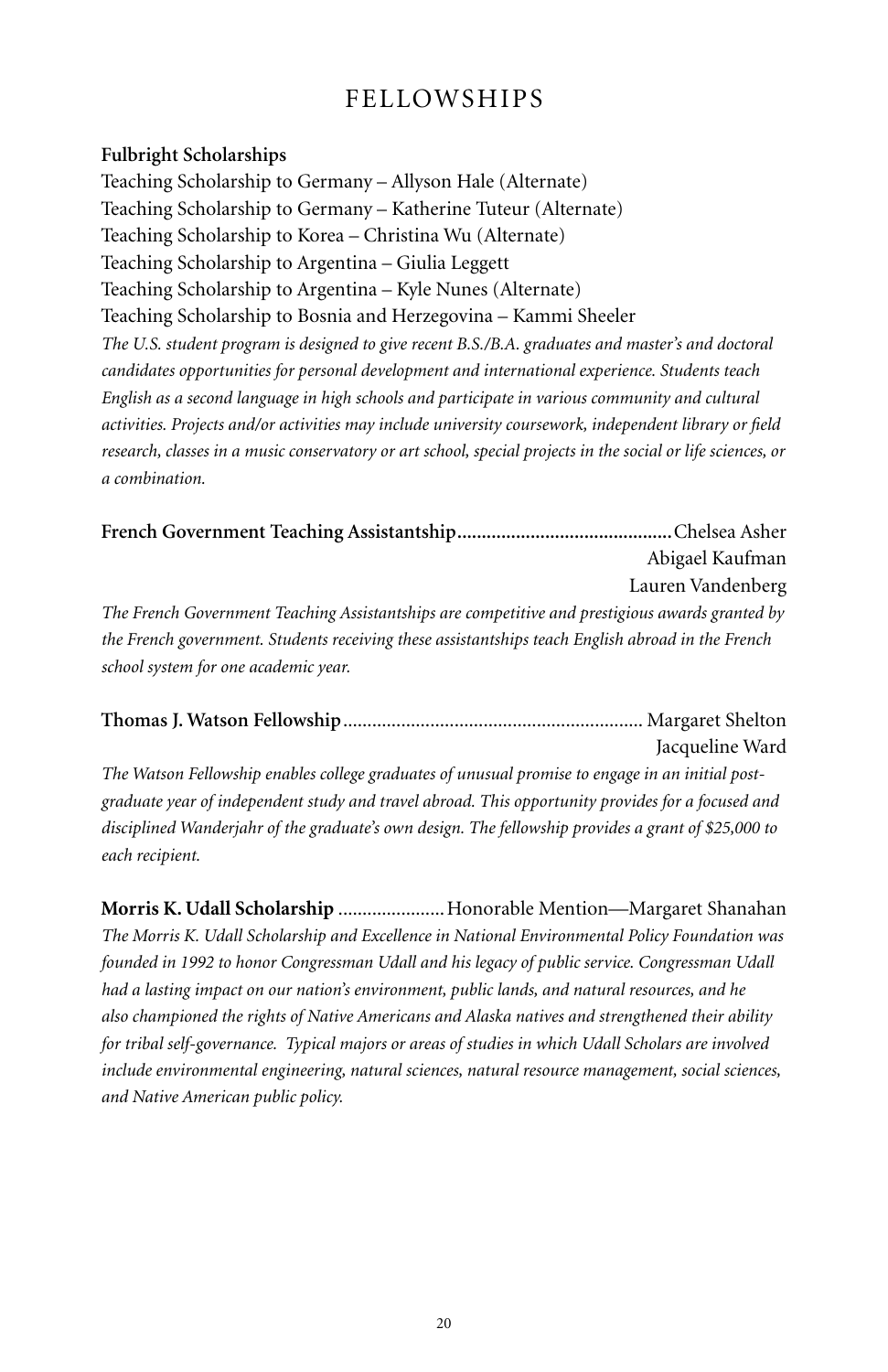# **Princeton-in-Asia Fellowship..............................................................** Griffin Hotchkiss

*The Princeton-in-Asia (PiA) Fellowship provides transformative, service-oriented experiences for talented graduates and serves the needs of Asia as determined by our Asian partners. Over the last century, the organization has achieved this goal by providing talented young people with various opportunities to live and work in Asia. The first PiA "fellowships" consisted of a handful of Princeton University graduates who went to China in the late 1890s to do relief work and teach English; the program has since expanded considerably in size and scope throughout Asia. In 2010 PiA placed 165 fellows in 18 countries, including Cambodia, China/Hong Kong, Timor-Leste, India, Indonesia, Japan, Kazakhstan, Korea, Laos, Mongolia, Malaysia, Nepal, Philippines, Singapore, Taiwan, Thailand, and Vietnam. Currently the program offers primarily teaching fellowships with additional fellowships in the fields of journalism, international development, and business.*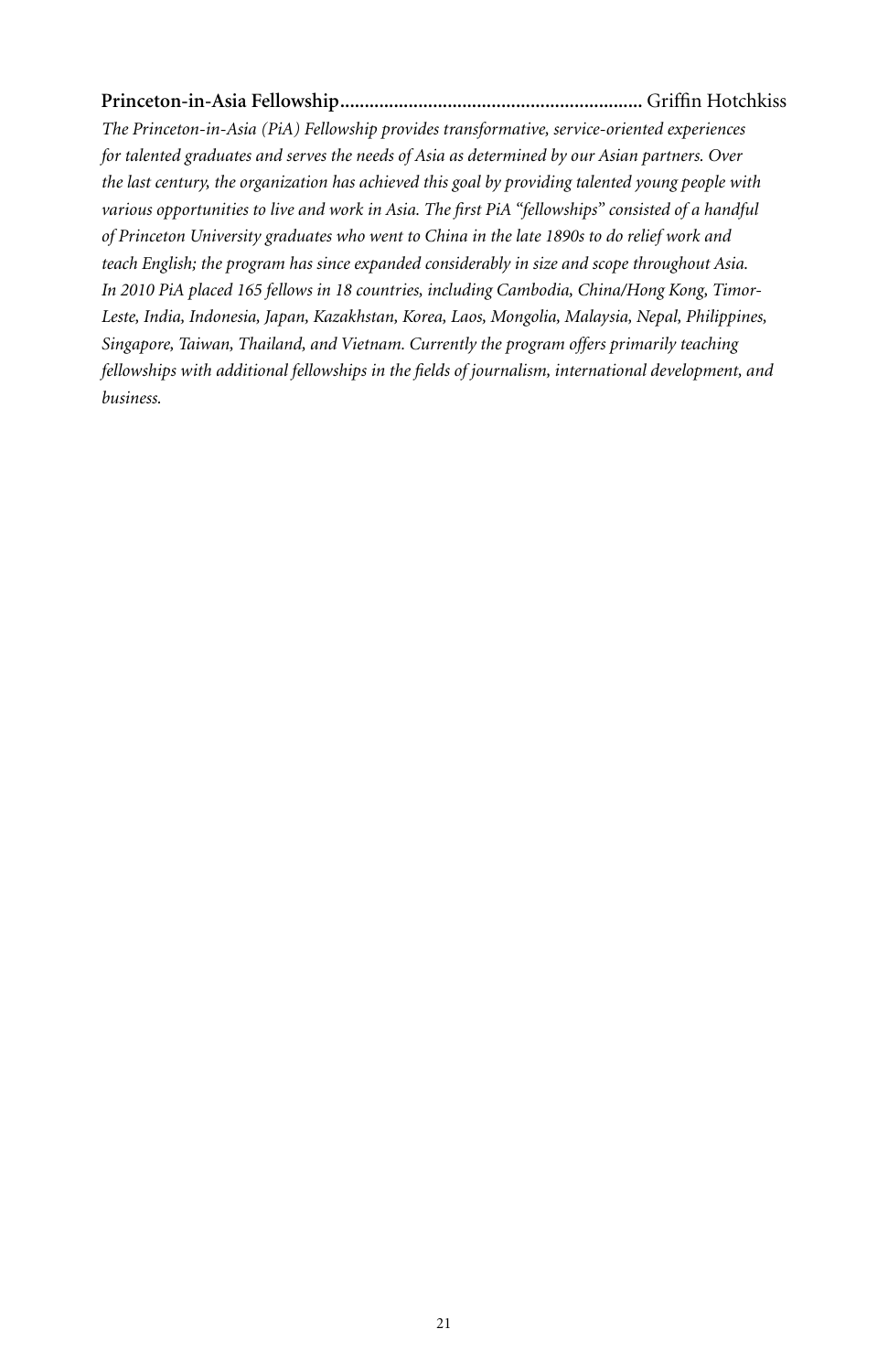# SCHOLAR-ATHLETES

Chelsea Asher – Women's Crew Sarah Bicker – Women's Golf Daniel Clarke – Men's Track and Field Maxwell Cohen – Men's Swimming Alec DiMario – Men's Track and Field Audrey Dohm – Women's Crew Kyle Erickson – Men's Crew Samuel Finkleman – Men's Tennis Taylor Firman – Football Molly Gibson – Volleyball Cara Gillespie – Women's Cross Country, Track and Field Joseph Gorvetzian – Men's Crew Abigail Goss – Women's Soccer Andrew Grady – Baseball Erika Greene – Volleyball Michael Haas – Men's Track and Field Kevin Halasz – Men's Soccer Katharine Havlik – Lacrosse Erika Hayes – Softball Marnie Hazlehurst – Women's Cross Country, Track and Field Maya Heck – Women's Track and Field Theresa Henle – Women's Soccer Nina Ho – Women's Tennis Christine Isabella – Women's Soccer Annie Kagel – Lacrosse Carolyn Keith – Women's Cross Country, Track and Field Gregory Kirkpatrick – Men's Golf Mackenzie Kitson – Women's Swimming

Zachary LaBorde – Baseball Lindsay Layland – Women's Basketball Sarah Long – Women's Tennis Katherine McCormick – Lacrosse Kelsey McKinnis – Women's Basketball Rachel Mendelsohn – Women's Swimming Benjamin Miller – Men's Tennis Mackenzie Miller – Women's Crew Carolyn Moore – Softball Jennifer Moore – Women's Soccer Natalie Nakamine – Women's Golf Katelyn Pavlat – Lacrosse Christopher Pierce-Wright – Men's Track and Field Jocelyn Riordan – Women's Basketball Peter Russell – Men's Soccer Kaleb Shelton – Men's Basketball Kate Simeon – Women's Crew Margaret Smith – Women's Swimming Kris Sumida – Volleyball Madeline Thiesse – Women's Tennis Alexandria Usher – Softball Nikolaus Wacker – Football Hayley Walker – Women's Cross Country, Track and Field Casey Wall – Men's Cross Country Mandy Warner – Women's Crew Ava Williams – Women's Swimming Collin Wulff – Men's Golf Ada Yu – Women's Tennis

*To earn this distinction a student must have a 3.5 cumulative GPA and must have earned at least two varsity letters.*